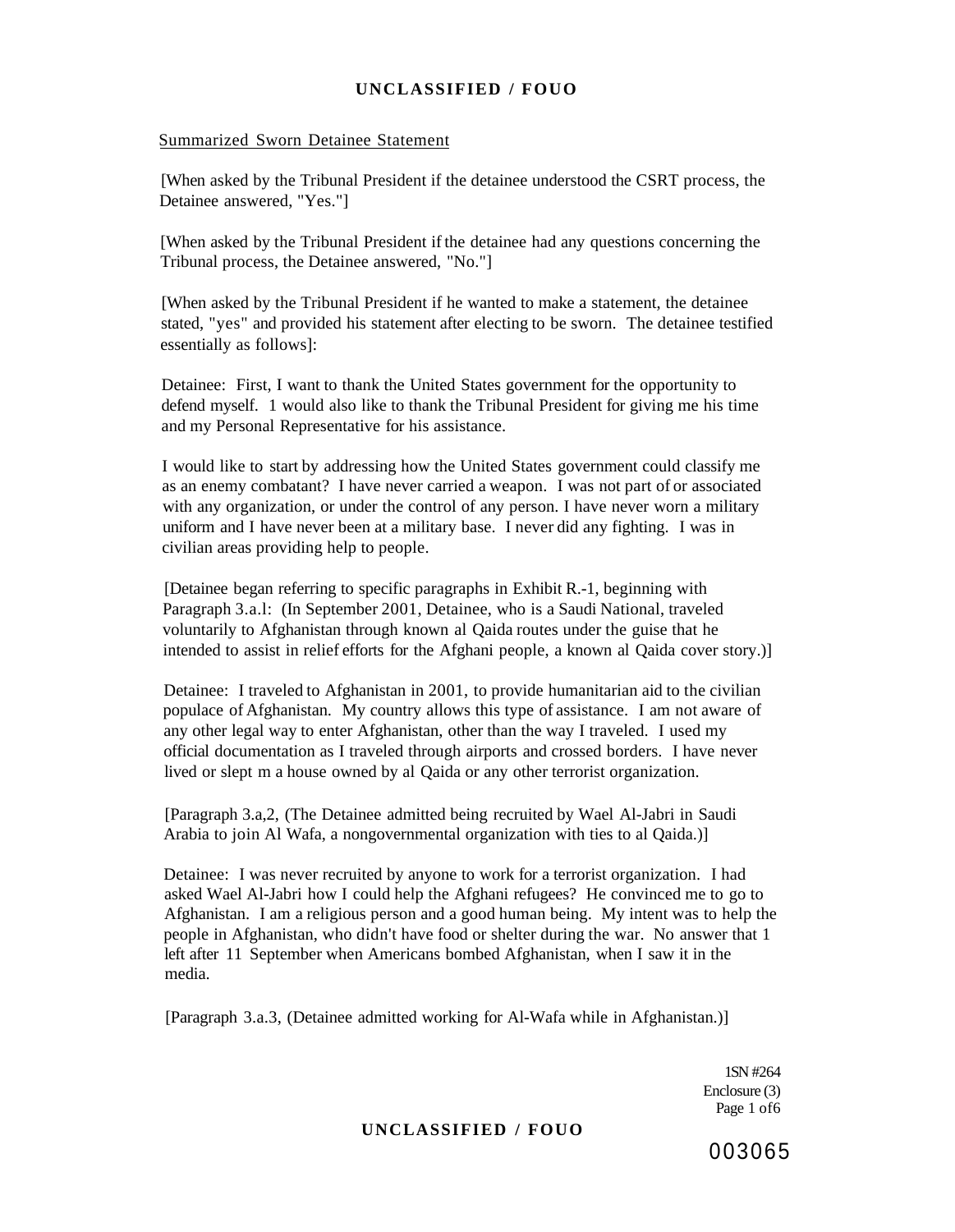Detainee: No, I didn't

Personal Representative: There were seven allegations and you only covered six. Did you miss one by accident?

Detainee: I read them all.

Personal Representative: The one about **the** computer.

Detainee: I read it

### **Summarized Answers in Response to Questions by the Tribunal Members**

- Q. You say you distributed money in Afghanistan. Is that correct?
- A. Yes, for civilian refugees.
- Q. How much money did you travel to Afghanistan with?
- A, Sixteen thousand Saudi.
- Q. Where did you get the money?
- A. It was my personal money. I work for a company owned by my father and uncle.
- Q. You traveled around the country giving out money?
- A. Yes.
- Q. Who did you give it to?
- A. To the Afghani refugees. The civilians.
- Q. They would walk by and you would hand them money?
- A. No, I went to their homes.

Q. You never bought any food and distributed it? You just gave them money?

- A. Yes, only my personal money.
- Q. Did you carry a weapon to protect yourself?

A. No.

ISN #264 Enclosure (3) Page 3 of 6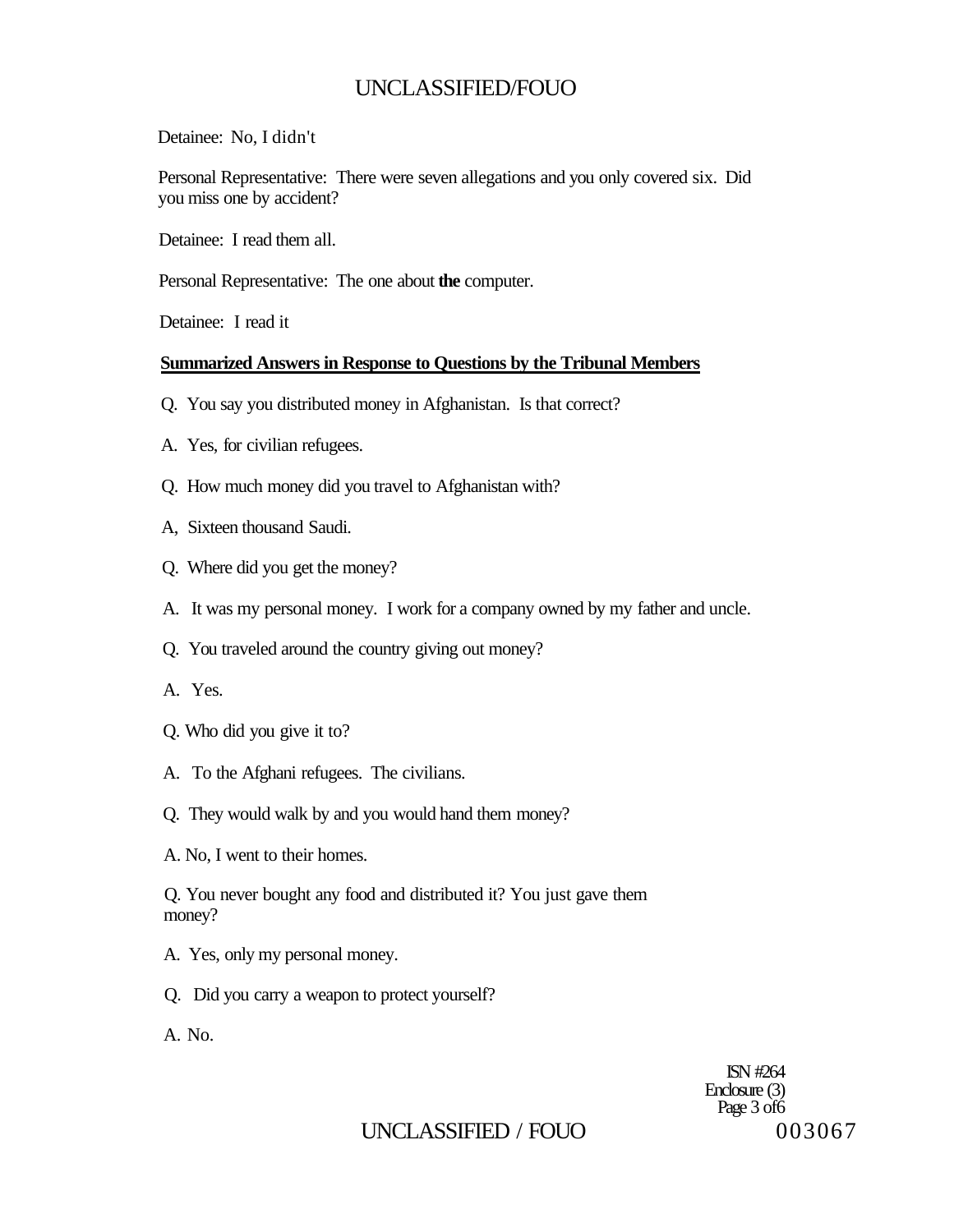- Q. Were you ever robbed?
- A. No.

Q. You say you went to Kabul and from Kabul you distributed the money. Is that correct?

- A. Yes
- Q. Do you know where you stayed in Kabul?
- A. Yes.
- Q. Was it a Taliban house?
- A. No.
- Q. Did you ever run across Taliban in your travels in Afghanistan?
- A. He doesn't know who the Taliban are. All Afghanis look and dress alike.
- Q. When you came to Afghanistan, you had a Saudi passport?
- A. Yes, my own personal passport.
- Q. Your Visas were up to date? There were no problems with your travel documents?
- A. Everything was official.
- Q. When you went to Pakistan, you had no problems getting across the border?
- A. No, I didn't have any problems.
- Q. Can you tell me how you traveled from Kabul to Peshawar?

A. When the Northern Alliance came to Afghanistan, I went from Kabul to Khost and stayed approximately twelve days. From Khost, I went to Jalalabad, and from Jalalabad I went to Pakistan. I went to Pakistan through the border and turned myself in to the Pakistani officials at Peshawar.

Q. Why did you turn yourself in?

A, So they could take me to the Saudi Embassy. I needed to get a new passport. I left my passport in Afghanistan when the Northern Alliance arrived.

> ISN #264 Enclosure (3) Page 4 of6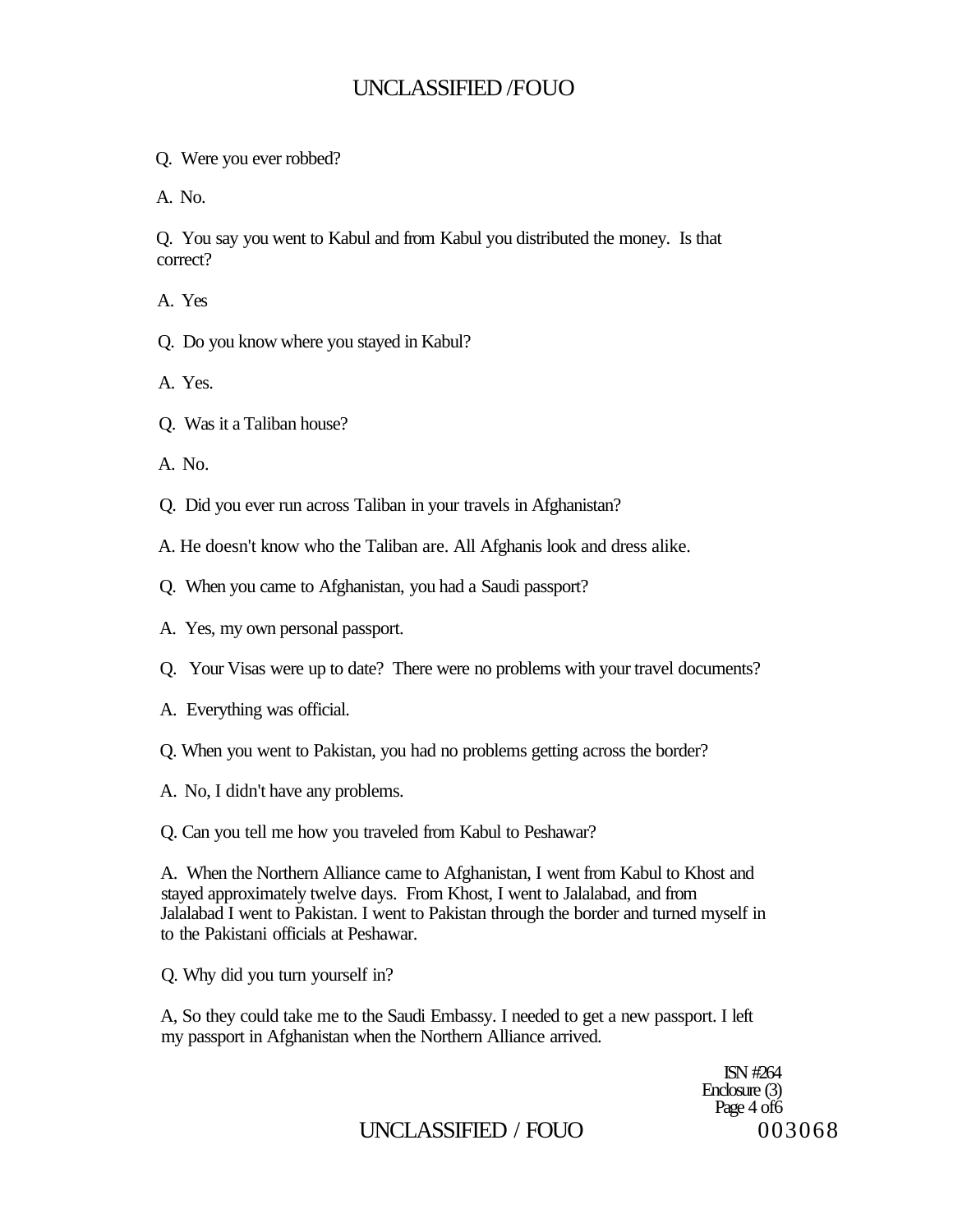Q. Did you lose your passport when you went to Afghanistan? I thought you said you had it? (Or Pakistan, I'm sorry).

A. Yes, I left it in Kabul.

Q. Did you have enough money to buy a plane ticket back from Pakistan to Saudi Arabia?

A. Yes

Q. When you told the Pakistani police that you had lost your passport, was that when they decided to arrest you?

A. Yes.

Q. Why do you think your name was on the hard drive of an al Qaida leader?

A. I didn't read my response to that allegation. Thank you for reminding me. When I was taken by the Pakistani police, myself and other prisoners were asked to provide our names, addresses, and phone numbers. One officer told us he would contact our families to let them know we were okay, and advise them of our situation. After I provided the information, they took my picture. Later, other individual's names and photos were posted on the internet and in newspapers. The Pakistani police either gave or sold the information. I never personally provided my name or number to anyone in al Qaida. Al Qaida tries to mix up our religion. I hope you will look at my life in Saudi Arabia, and understand who I was. I was a civilian who worked in my fathers company. I am married and have a daughter. Because I wanted a stable life, I would never be involved with any terrorist organization.

Q. You were in Saudi Arabia when the World Trade Centers in New York were attacked?

A. Yes, I saw it in the media.

Q. How long after that, was it you decided to travel to Afghanistan?

A. After the Americans attacked Afghanistan. 10 October.

Q. You didn't travel to Afghanistan until October?

A. No, I didn't.

Tribunal President: Do you have any other evidence to present to this Tribunal?

ISN #264 Enclosure (3) Page 5 of6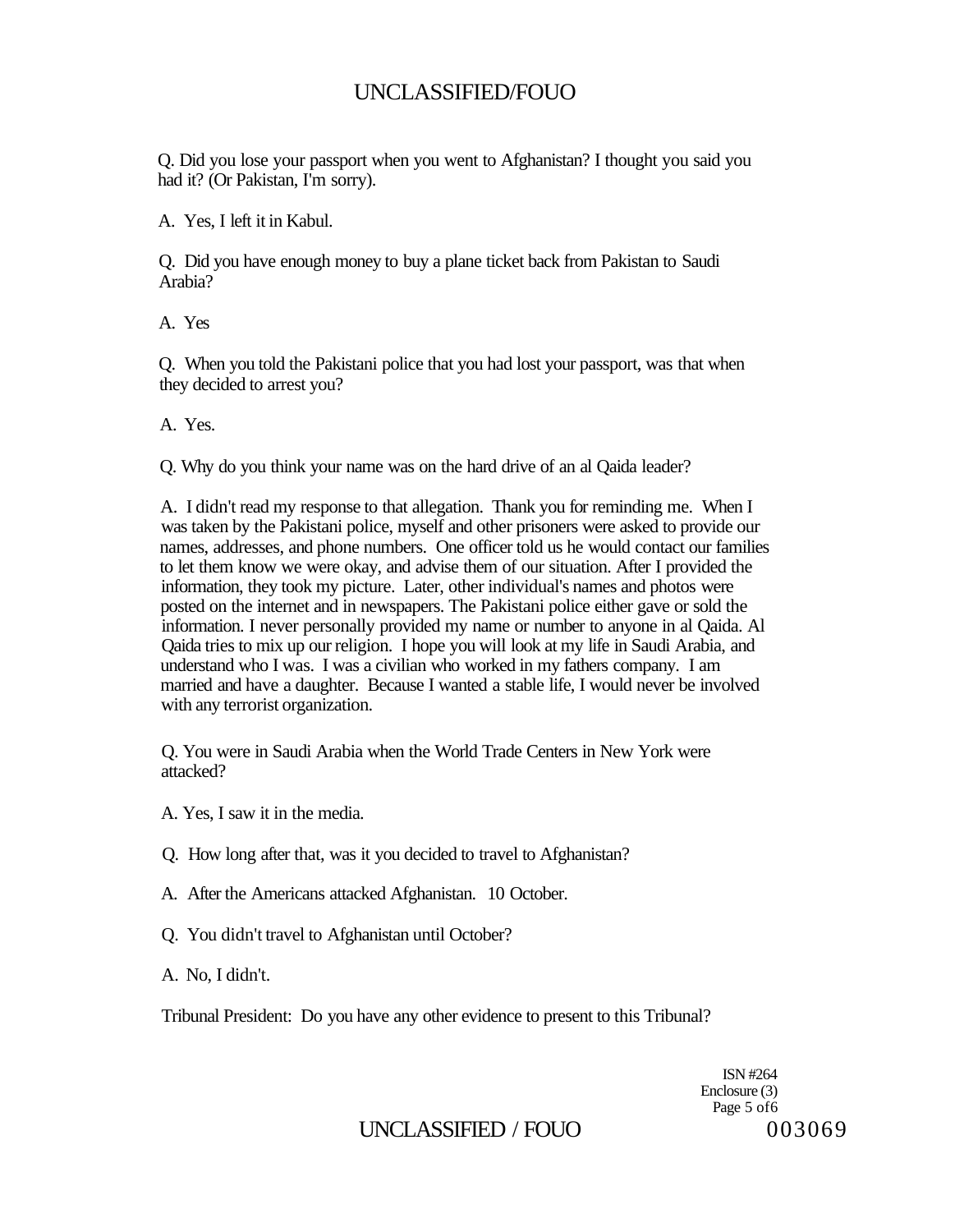Detainee: I never said I worked for the Al-Wafa organization. The interpreter either made a mistake with the translation, or someone provided the investigators with the wrong information. After I traveled to Afghanistan, I couldn't find the Afghani refugee camps. I was invited to the humanitarian aid organization known as Al Wafa, to help the poor. I went to their office in Kabul, and I was shown the location of the camps. I have never heard that Al-Wafa was a terrorist organization. I have, however, seen them provide food to the poor refugees. I never worked for Al-Wafa.

[Paragraph 3.a.4, (Detainee observed that the leader of the Al-Wafa office in Kabul, Afghanistan, known as Abdul Aziz, carried a Kalashnikov rifle, as did several of other Al-Wafa workers located there.)]

Detainee: According to my knowledge, the weapon carried by Abdul Aziz was an official weapon and he had a license to carry it. The weapons were used to protect the food and supplies from being taken by thieves. I felt it was appropriate for them to protect themselves from thieves, and it was allowed in that country.

[Paragraph 3.a.5, (The Detainee stated that he fled Kabul, Afghanistan when the town fell to the Northern Alliance forces.)]

Detainee: I decided to leave Kabul to protect myself.

[Paragraph 3.a.7, (Detainee surrendered to Pakistani authorities in Peshawar, Pakistan in late 2001 and was later transferred to the custody of U.S. forces on January 3,2002.)]

Detainee: I voluntarily went to the Pakistani police in the beginning of December 2001, not 2002. I went there because I wanted help getting to the Saudi Embassy. I needed to return my country and obtain official paperwork so that I could return to Afghanistan. Before I was able accomplish that, I was detained and given to the American forces.

Tribunal President: Personal Representative do you have any questions for the detainee?

Personal Representative: Yes sir, I do.

Personal Representative to Detainee: During the short time you were in Afghanistan, were you ever able to provide help to the Afghani people?

Detainee: Yes.

Personal Representative: What type of aid did he provide?

Detainee: My personal money.

Personal Representative: Did you help distribute food?

ISN #264 Enclosure (3) Page 2 of6

#### UNCLASSIFIED / FOUO

0030CB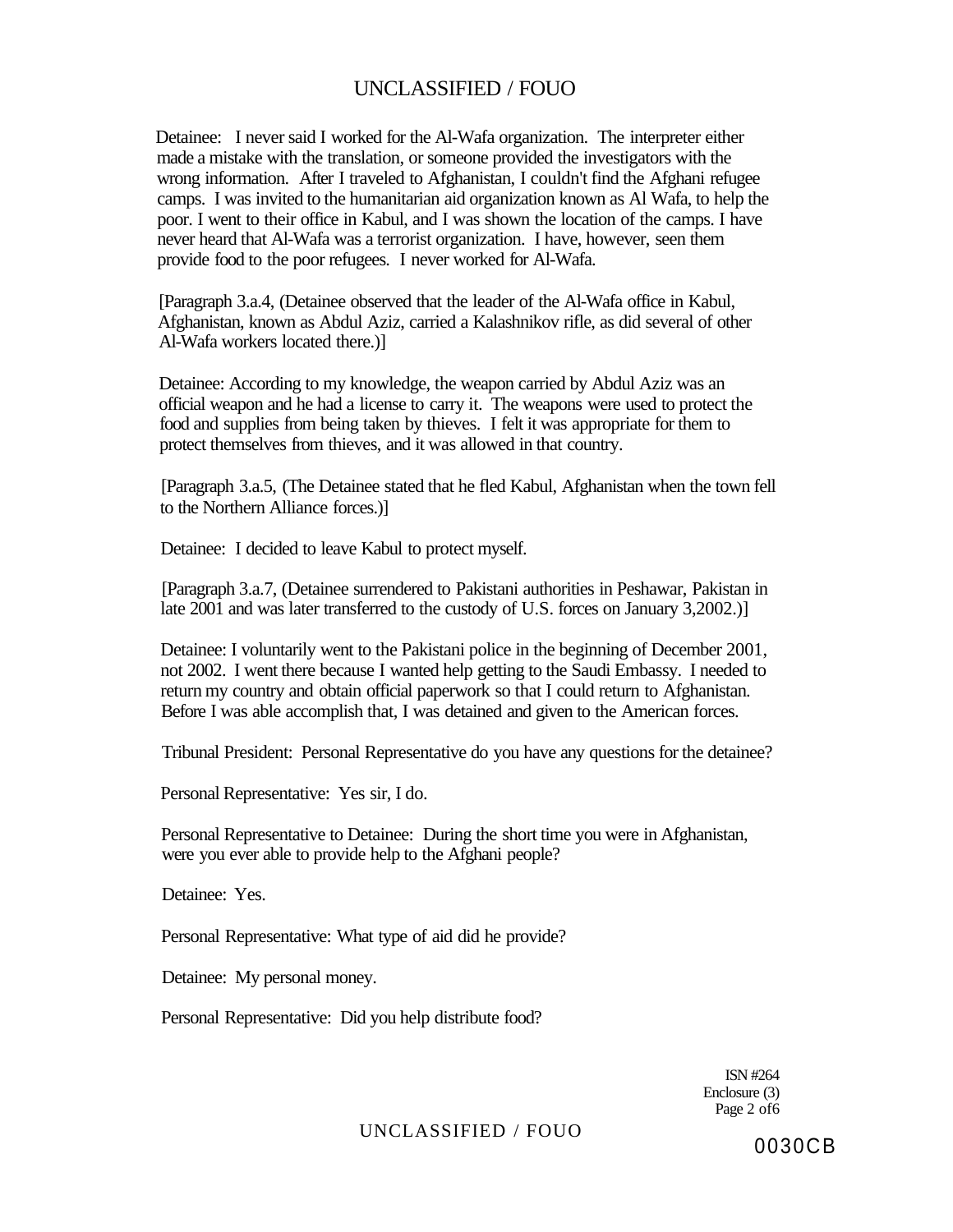**Detainee: I don't have any witnesses, but in my country everyone could be a witness on my behalf! If you give me a chance to provide witnesses, I will.** 

**Tribunal President: If after this Tribunal you are determined to be an enemy combatant you will have an opportunity to get statements from witnesses and present them to another board mat will meet** 

**Tribunal President: Personal Representative, do you have any other evidence to present to this Tribunal?** 

**A. No, sir.** 

# **AUTHiayffCATON**

**I certify the material contained in mis transcript is a true and accurate summary of the testimony given during the proceedings.** 

**\_ \_ rcoi, USA\*' Tribunal President** 

> **ISN#264 Enclosure (3) Page** *6* **of6**

# **UNCLASSIFIED / FOUO**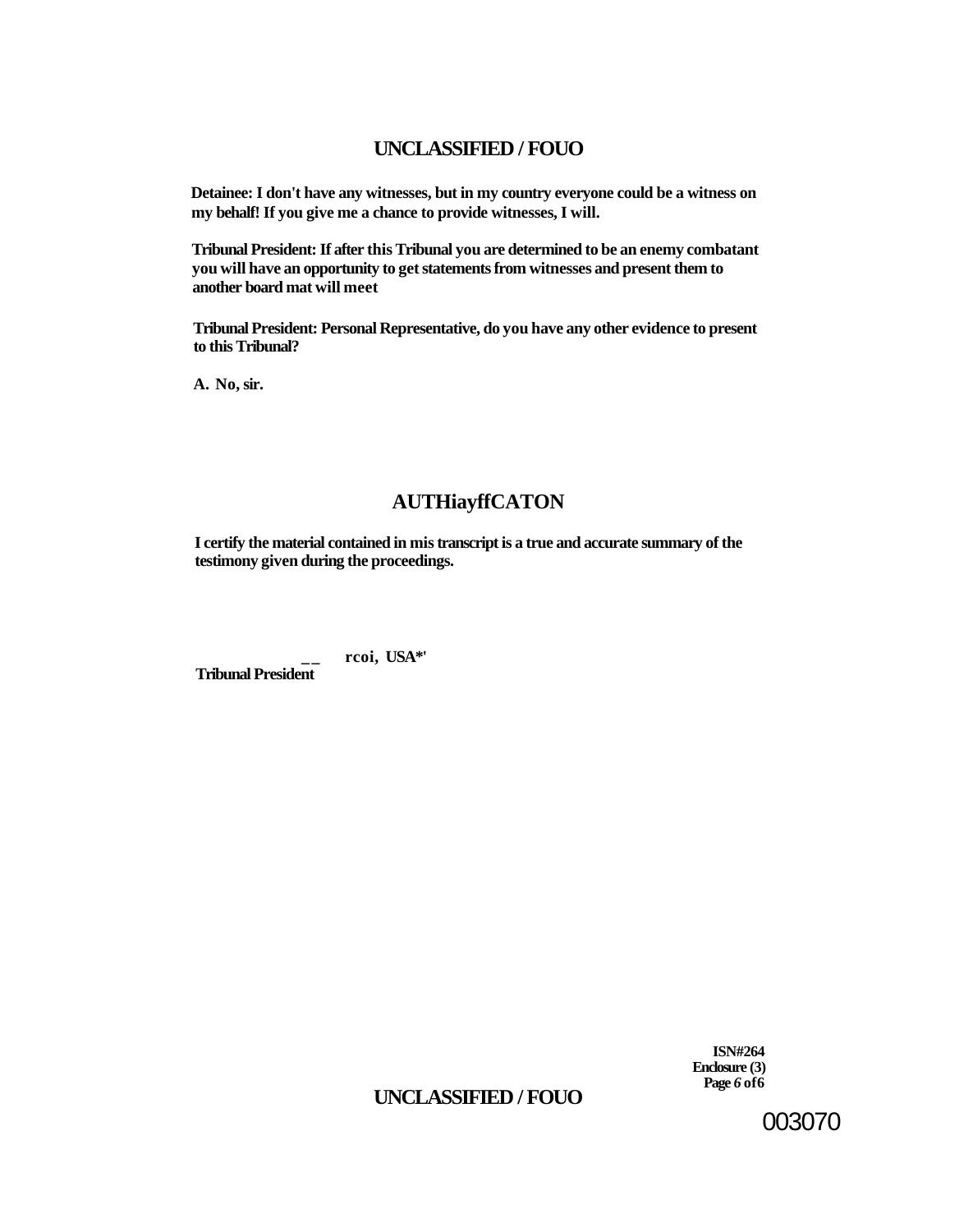#### Summarized Detainee Statement

Tribunal President: Tariqe Al Harbi, you may now present any evidence you have to the Tribunal and you have the assistance of your Personal Representative in doing so. Do you wish to present evidence to the Tribunal?

Detainee: Yes, I do. I gave that information to the Representative.

Tribunal President: Okay. Your Personal Representative will read a statement on your behalf.

Detainee: Yes.

Tribunal President: Would you like to swear or not that the words he is going to speak on your behalf are the truth as far as you know?

Detainee: Yes.

Tribunal President: Will this be the Muslim oath or non-Muslim oath?

Detainee: Muslim oath.

Tribunal President: You stated previously that you wanted to take the Muslim oath. Recorder please administer the Muslim oath.

### **The Detainee was sworn using the Muslim oath. The Detainee testified to the Tribunal in substance as follows:**

Tribunal President: Tariqe Al Harbi, you may begin.

Personal Representative: Sir, Detainee Tariqe Al Harbi dictated the following written statement on 7 September 2004 in response to the unclassified summary of evidence dated 30 August 2004.

*In response to allegation 3(a)(1), in June 2001, the Detainee voluntarily traveled from Saudi Arabia to Afghanistan for the purpose of fighting the Northern Alliance.* 

Personal Representative: Tariqe went to Afghanistan for religious reasons, to help the poor and needy. The Islamic religious leaders (Sheiks) told him that he had to go to Afghanistan to help the poor and needy or God would punish him. He did not go there voluntarily, he went there to avoid punishment by God. He did not go to fight against the Northern Alliance.

> ISN #265 Enclosure (3) Page 1 of 12

### **UNCLASSIFIED//FOUO**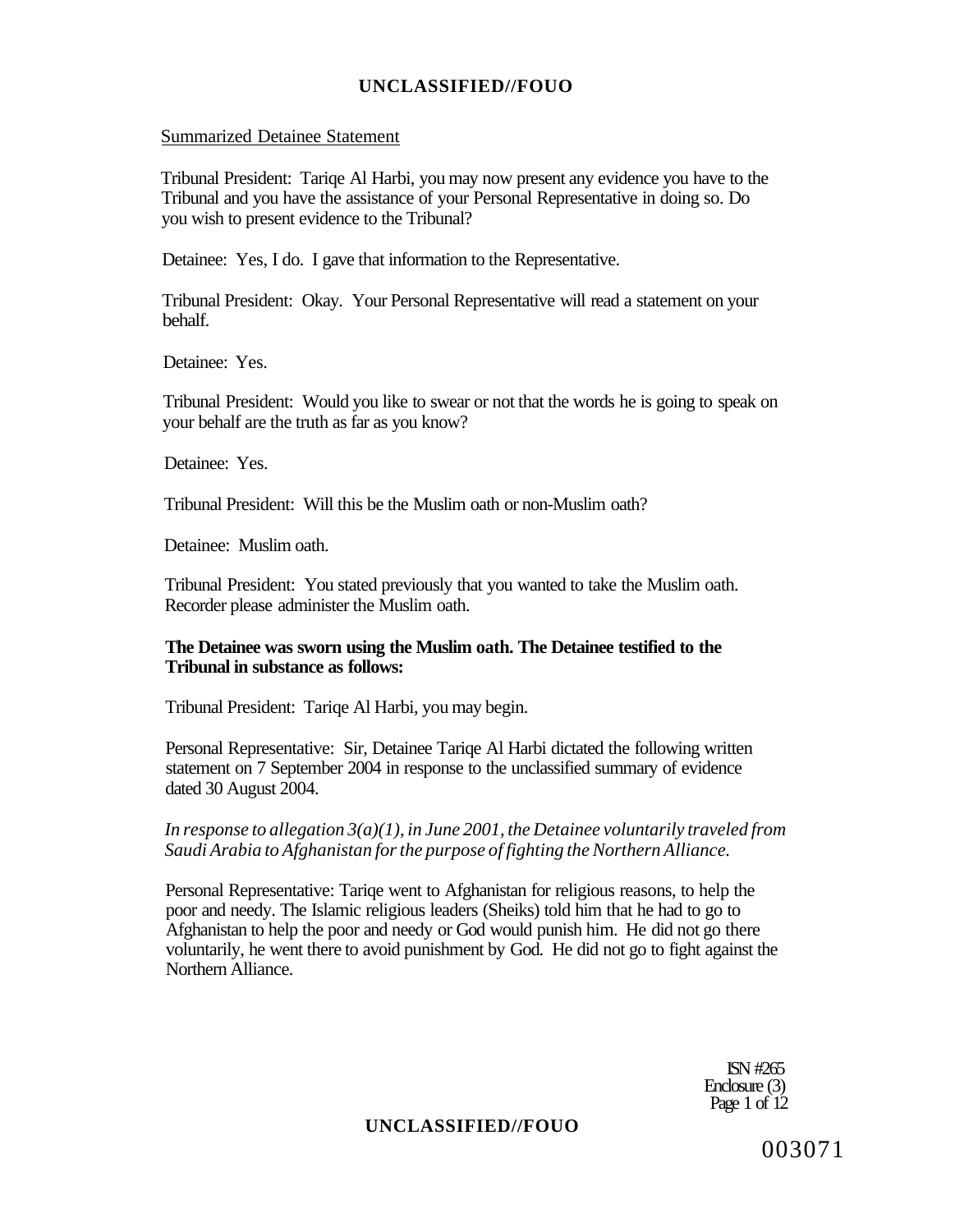### *In response to allegation 3(a)(2), after arriving in Afghanistan, the Detainee trained at Al Farouq training camp.*

Personal Representative: Tariqe traveled alone by plane from Saudi Arabia via the United Arab Emirates to Pakistan. In Pakistan, Tariqe was picked up by an Afghani who took him to an Arabic guesthouse in Afghanistan. Tariqe did not speak the same language as the Afghani that picked him up. So the Afghani took him to the Arabic guesthouse to find someone who could understand him. At the Arabic guesthouse Tariqe was asked why he was there. Tariqe told them to help the poor and needy. Tariqe was told that he would not be able to help the poor and needy without first attending the Al Farouq training center. Tariqe did not want to go to this training center, but the Arabs at the guesthouse told Tariqe it was the only way he could help the poor and needy.

### *In response to allegation 3(a)(3), at the Al Farouq training camp, the detainee received training on the Kalashnikov and pistols.*

Personal Representative: The Al Farouq training Center was not for the Afghanis, but was for Arabs. At the camp, Arabs would train Arabs on how to use the Kalishnikov rifles and pistols. Tariqe found it odd that the camp was for Arabs only, and taught how to use these weapons. When Tariqe questioned people about this, Tariqe was told if you don't learn the Kalishnikov and pistols, you can't help the poor and needy Afghanis. Tariqe attended the Al Farouq training camp for approximately two weeks and never shot any of the weapons. The training Tariqe received during these two weeks consisted of theory on how to use and repair the aforementioned weapons. Tariqe also received training on how to read and understand the Koran. Tariqe did not go to Afghanistan to learn how to fight and shoot weapons. Tariqe went to Afghanistan to help poor and needy Afghanis. Thus, Tariqe decided to escape the Al Farouq training camp and go to Kandahar.

### *In response to allegation 3(a)(4), in Kandahar, Afghanistan, the detainee sought to become a member of the Taliban.*

Personal Representative: Tariqe went to Kandahar to find the Taliban to see if it was true that the only way to help the poor and needy in Afghanistan was to attend the Al Farouq training camp. The Taliban told Tariqe there was another way, the Taliban way, meaning Tariqe could help the poor and needy if he joined the Taliban. The Taliban also told Tariqe he was too young to be a member of the Taliban. This did not matter, because Tariqe did not want to join the Taliban, even if he was old enough. Tariqe was there to help the poor and needy, not to join the Taliban and not to learn to shoot and maintain Kalashnikovs or pistols at Al Farouq. Tariqe was faced with three options. Tariqe could return to the Al Farouq training camp and learn fighting skills, wait until he was old enough to join the Taliban, or simply go home.

> ISN #265 Enclosure (3) Page 2 of 12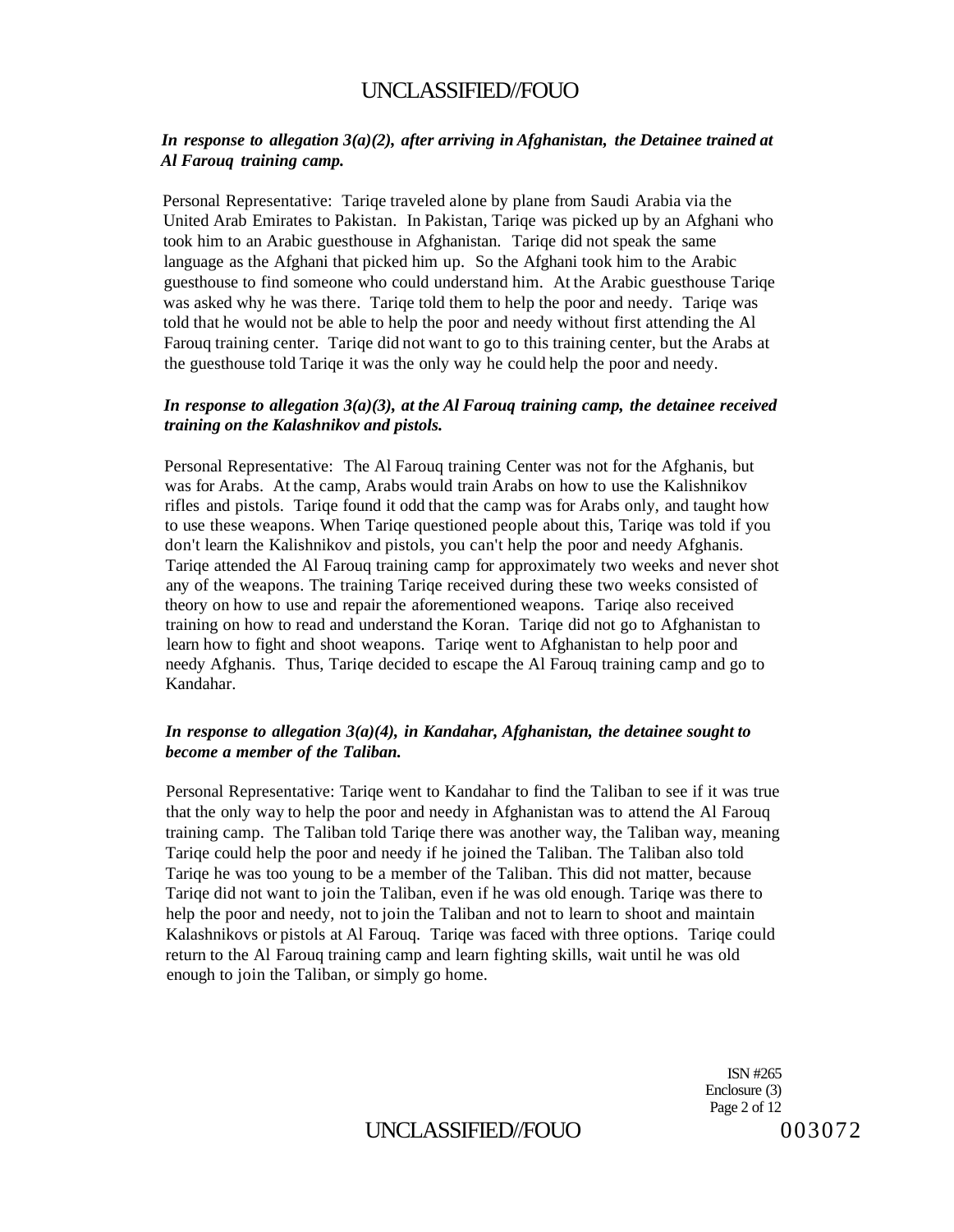*In response to allegation 3(a)(5), the detainee was apprehended by Pakistani police when he attempted to cross the Pakistani border. He was then transferred to U.S. custody.* 

Personal Representative: Tariqe decided to go home. Tariqe traveled to Jalalabad and then to the Pakistani border. At the border, Tariqe asked the Pakistani authorities to take him to the Saudi embassy so they could send Tariqe home. Tariqe was not apprehended. Instead, the Pakistani authorities turned him over to the United States authorities. The only reason Tariqe went to Afghanistan was to help the poor and needy. Although Tariqe had been told that Massoud's fighters had mistreated Afghanis, Tariqe did not go there to help the Afghani poor and needy by taking up arms against Massoud, nor did Tariqe go to Afghanistan to join the Taliban.

Personal Representative: Tariqe, in your statement, you indicated that you did not go to Afghanistan to fight against the Northern Alliance and you did not go there to fight against the Taliban. Did you go there to fight with Al Qaida?

Detainee: No.

Personal Representative: You were told you had to go to the Al Farouq training camp in order to help the poor and needy people. While you were at that camp, at any time, did you handle or did you shoot any weapons?

Detainee: No.

Personal Representative: Is it true that the only instruction you received was theory on the weapons? There was no handling of weapons?

Detainee: Yes.

Personal Representative: You also indicated in your statement that you decided to escape from the Al Farouq training center. This implies that they (Al Farouq training center) did not want you to leave, but you wanted to leave, is this true? You left on your own accord, without their permission?

Detainee: It was my choice.

Personal Representative: They did not make you leave?

Detainee: No.

ISN #265 Enclosure (3) Page 3 of 12

### **UNCLASSIFIED//FOUO**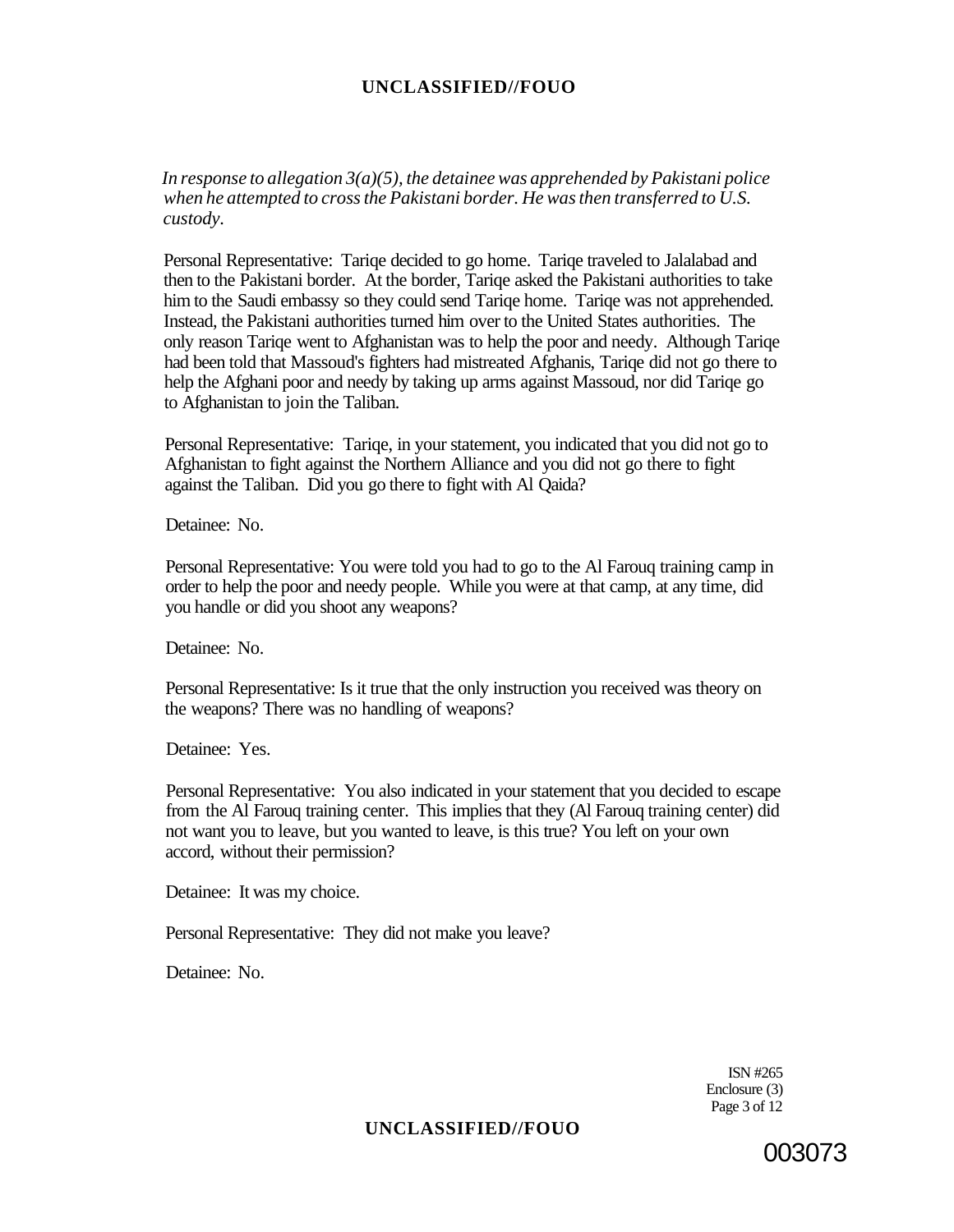Personal Representative: You went then, to Kandahar, to find the Taliban to see if there was another way to help the poor and needy. Did you go there to join the Taliban?

Detainee: No.

Personal Representative: You also indicated that when you decided to go home, you went via Jalalabad. How long were you in Jalalabad?

Detainee: Two to three months.

Personal Representative: What did you do while you were in Jalalabad?

Detainee: I was just discussing with the people there, why I came to Jalalabad.

Personal Representative: Did you receive any training while you were in Jalalabad?

Detainee: No.

Personal Representative: Did you receive anything related to military type training?

Detainee: No.

Personal Representative: Did you shoot any guns or any weapons, while you were in Jalalabad?

Detainee: No.

Personal Representative: At any time during your stay in Afghanistan, did you ever shoot any weapons?

Detainee: No.

Personal Representative: At any time while in Afghanistan, did you help anyone do any hostile acts against Northern Alliance forces or U.S. forces, or our allies in the war on terrorism?

Detainee: No.

Personal Representative: While you were there, all you tried to do was help the poor and needy?

Detainee: Yes.

ISN #265 Enclosure (3) Page 4 of  $12$ 

# UNCLASSIFIED//FOUO

1)0301\*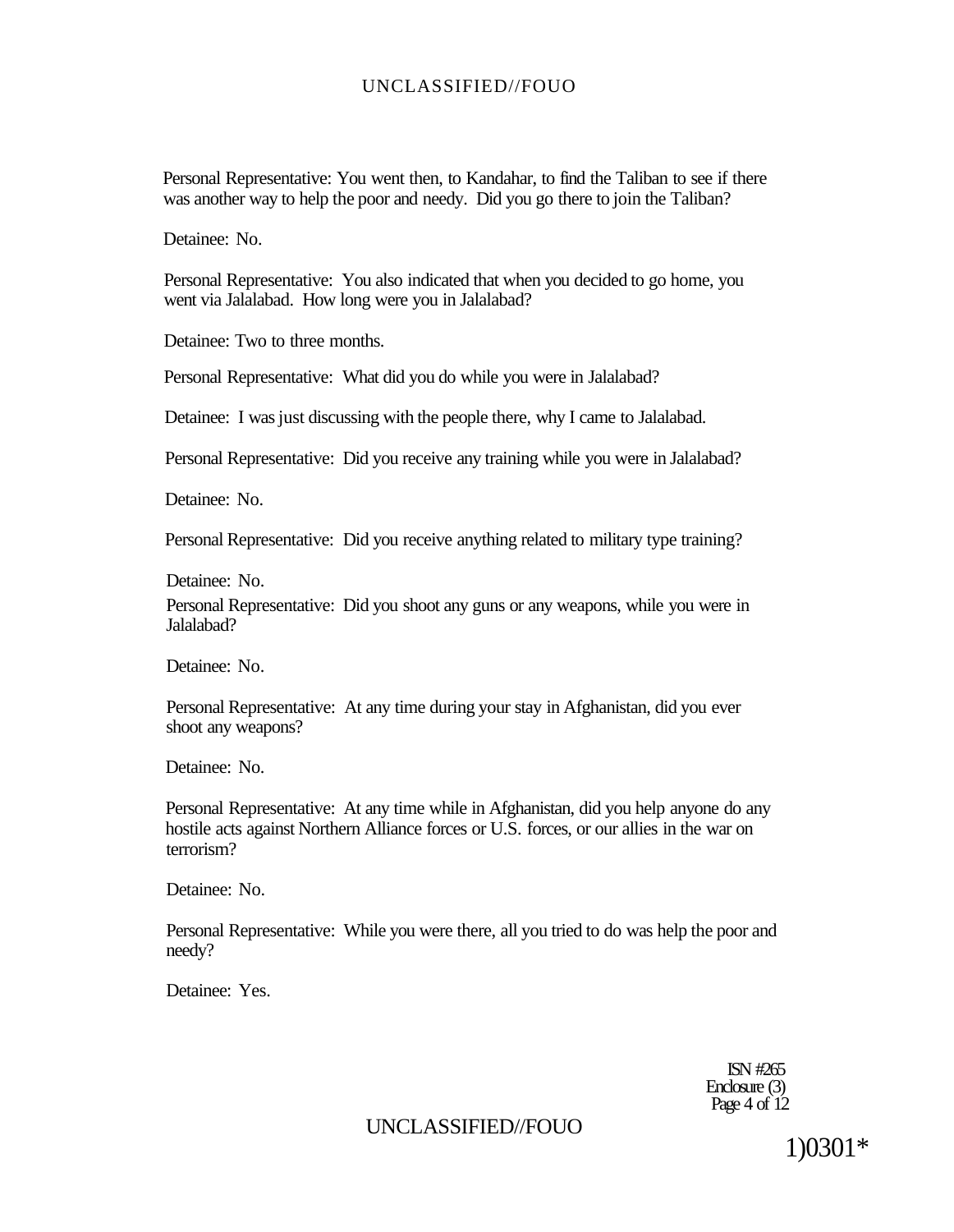Personal Representative: After two and a half months, you decided to go to the Pakistan border to have the authorities take you to the Saudi Embassy. You did not try to sneak across the border. You went and sought out the Pakistani authorities?

Detainee: I went there and sought the Pakistani authorities.

Personal Representative: Instead of taking you to the Saudi Embassy, the Pakistani authorities turned you over to the U.S. authorities?

Detainee: Yes.

Personal Representative: Thank you. Mr. President, I have no further questions.

Tribunal President: Does the Recorder have any question for the Detainee?

Recorder: No, Sir.

Tribunal President: Okay. Do any of the Tribunal Members have questions?

Tribunal Member: When you traveled from Saudi Arabia to Afghanistan, did you have a one-way ticket or a two-way ticket?

Detainee: I went from the United Arab Emirates to Afghanistan by plane. I went from Saudi Arabia to the United Arab Emirates. Then from there by a plane to Pakistan. I had a two way.

Tribunal Member: So you had a round trip plan?

Detainee: Yes. I was not planning on staying there for a long period of time. That is why I had the round trip ticket.

Tribunal Member: In regard to your travel and time in Afghanistan, how did you pay for that?

Detainee: It was my own funds.

Tribunal Member; So you used your own money for the airline travel and also your time in Afghanistan? You supported yourself with your own money?

Detainee: Yes.

Tribunal Member: Have you ever been a member of or associated with, or support Al Qaida forces?

> ISN #265 Enclosure (3) Page 5 of 12

# UNCLASSIFIED//FOUO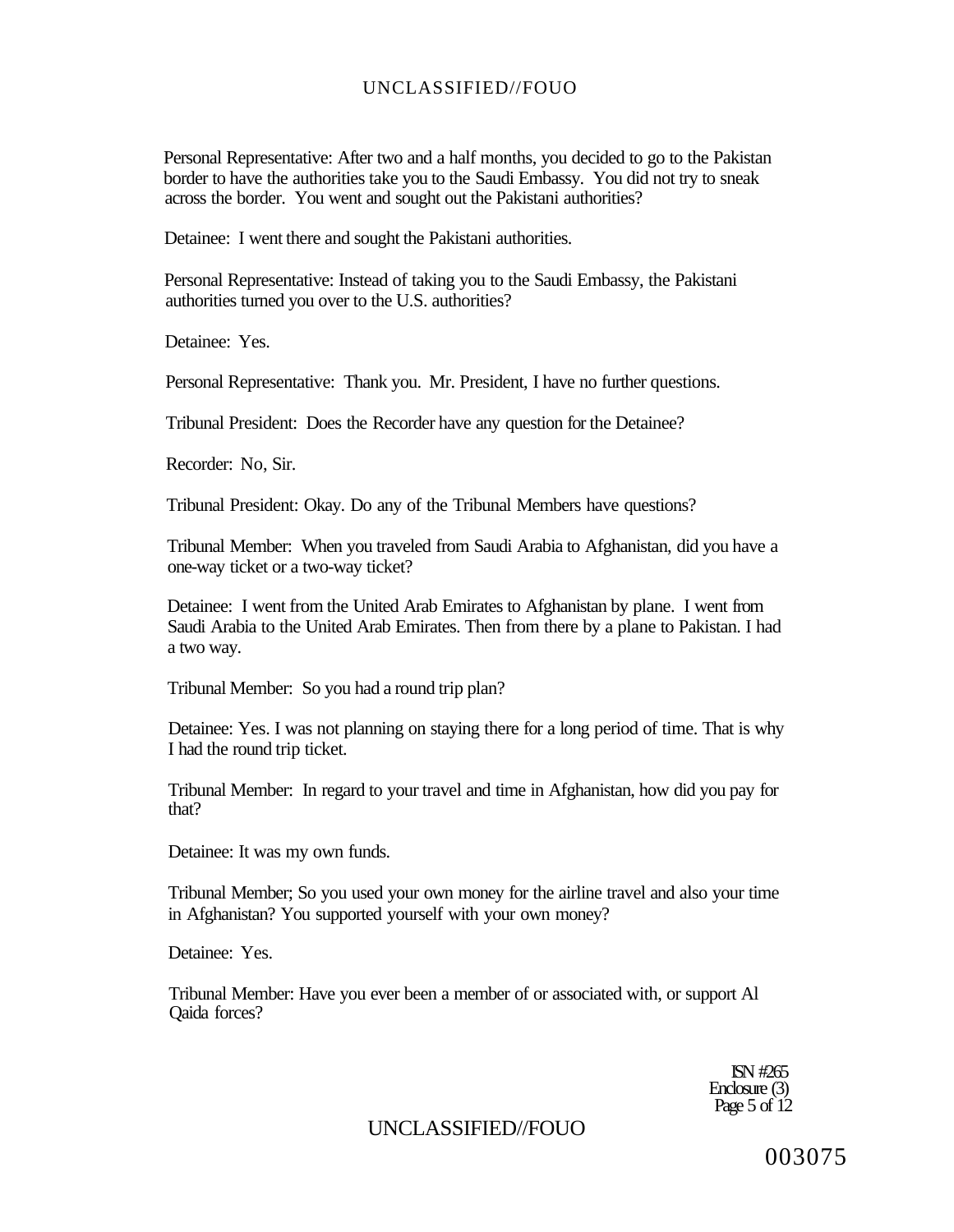Detainee: No.

Tribunal Member: When you had gone to Kandahar, Afghanistan, I understand you never shot a weapon, but did you ever carry any weapons?

Detainee: No.

Tribunal Member: Did you ever associate with anybody who did?

Detainee: No.

Tribunal Member: When you were going from Afghanistan to the Pakistani border, were you by yourself or with a group of people?

Detainee: I was by myself.

Tribunal Member: How old were you when you left Saudi Arabia and went to Afghanistan?

Detainee: I was eighteen or nineteen years old.

Tribunal Member: Who made arrangements for you to go to Afghanistan?

Detainee: Nobody.

Tribunal Member: How did you know where to go?

Detainee: From the religious people there and the Sheiks were telling me.

Tribunal Member: Where did they tell you to go?

Detainee: To go to Pakistan, then Afghanistan.

Tribunal Member: Did they make any arrangements for you at all?

Detainee: No.

Tribunal Member: Did you make any arrangements in advance before your trip?

Detainee: Arrangements like what?

Tribunal Member: Where you would stay along the way?

Detainee: I did that.

**ISN** *U265*  Enclosure (3) Page 6 of 12

### **UNCLASSIFIED//FOUO**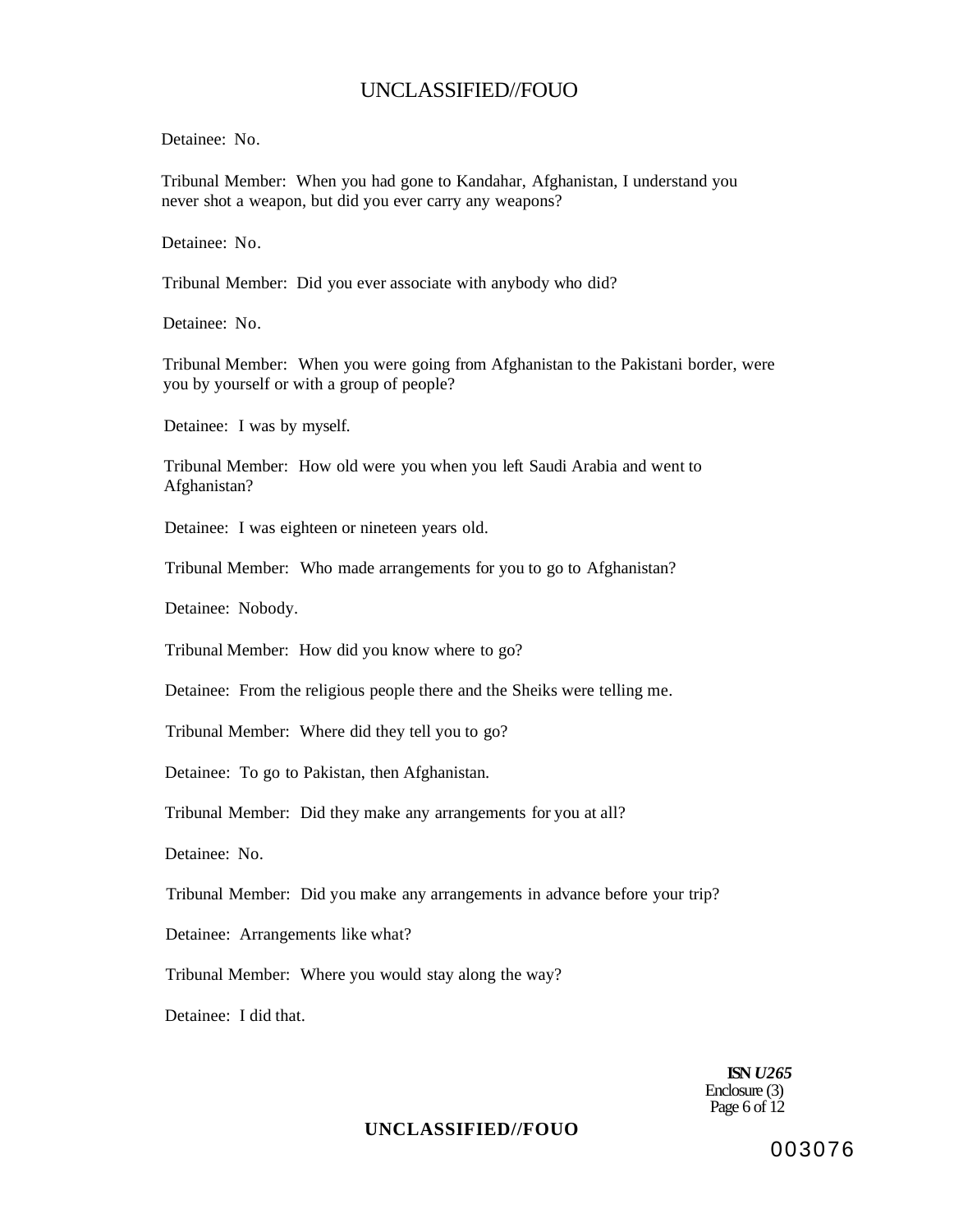Tribunal Member: Did you know anyone in Afghanistan?

Detainee: No.

Tribunal Member: How did the Afghanistan man who met you in Pakistan know to pick you up at the airport?

Detainee: The Afghani guy was from the Afghani border.

Tribunal Member: Did you arrange to meet that man ahead of time?

Detainee: No.

Tribunal Member: You paid for the entire trip yourself?

Detainee: Yes.

Tribunal Member: Where did you get your money for the trip?

Detainee: It is my own money.

Tribunal Member: Do you have a job in Saudi Arabia?

Detainee: I am a businessman.

Tribunal Member: What do you do?

Detainee: I sell clothes for the Pilgrim people who make pilgrimages to Mecca.

Tribunal Member: What is the nearest Afghani big city closest to the Al Farouq training camp?

Detainee: Kandahar.

Tribunal Member: About how far away is it?

Detainee: I don't know.

Tribunal Member: How did you get from Al Farouq to Kandahar?

Detainee: When I escaped from the Farouq training camp, I used some Bedouins in the area. They took me to Kandahar.

> ISN#265 Enclosure (3) Page 7 of 12

# UNCLASSIFIED//FOUO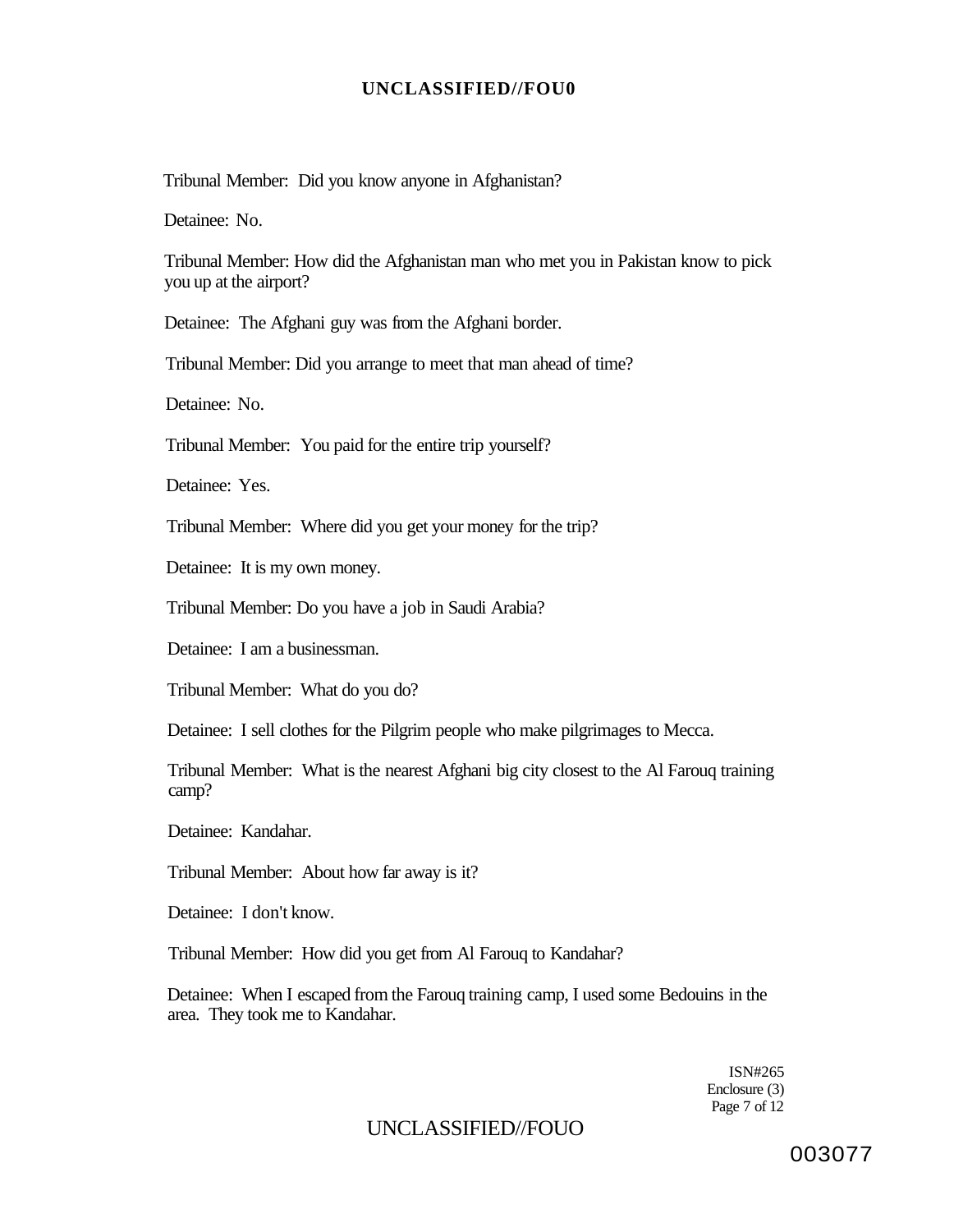Tribunal Member: So you did not travel with anyone else from the camp?

Detainee: No.

Tribunal Member: Did you have a weapon at that time?

Detainee: No.

Tribunal Member: What Taliban officials did you talk to in Kandahar?

Detainee: I do not know.

Tribunal Member: How did you know who to talk to?

Detainee: I did not know any of them. All I knew was those were the Taliban people and I went there to talk to them.

Tribunal Member: Were they soldiers?

Detainee: No.

Tribunal Member: Were you around any Taliban fighters at all in Kandahar?

Detainee: No.

Tribunal Member: How did you travel from Kandahar to Jalalabad?

Detainee: I was in a taxi,

Tribunal Member: Were you by yourself?

Detainee: Yes.

Tribunal Member: Were you armed?

Detainee: No.

Tribunal Member: You then stayed in Jalalabad for two and a half months?

Detainee: Yes.

ISN#265 Enclosure (3) Page 8 of 12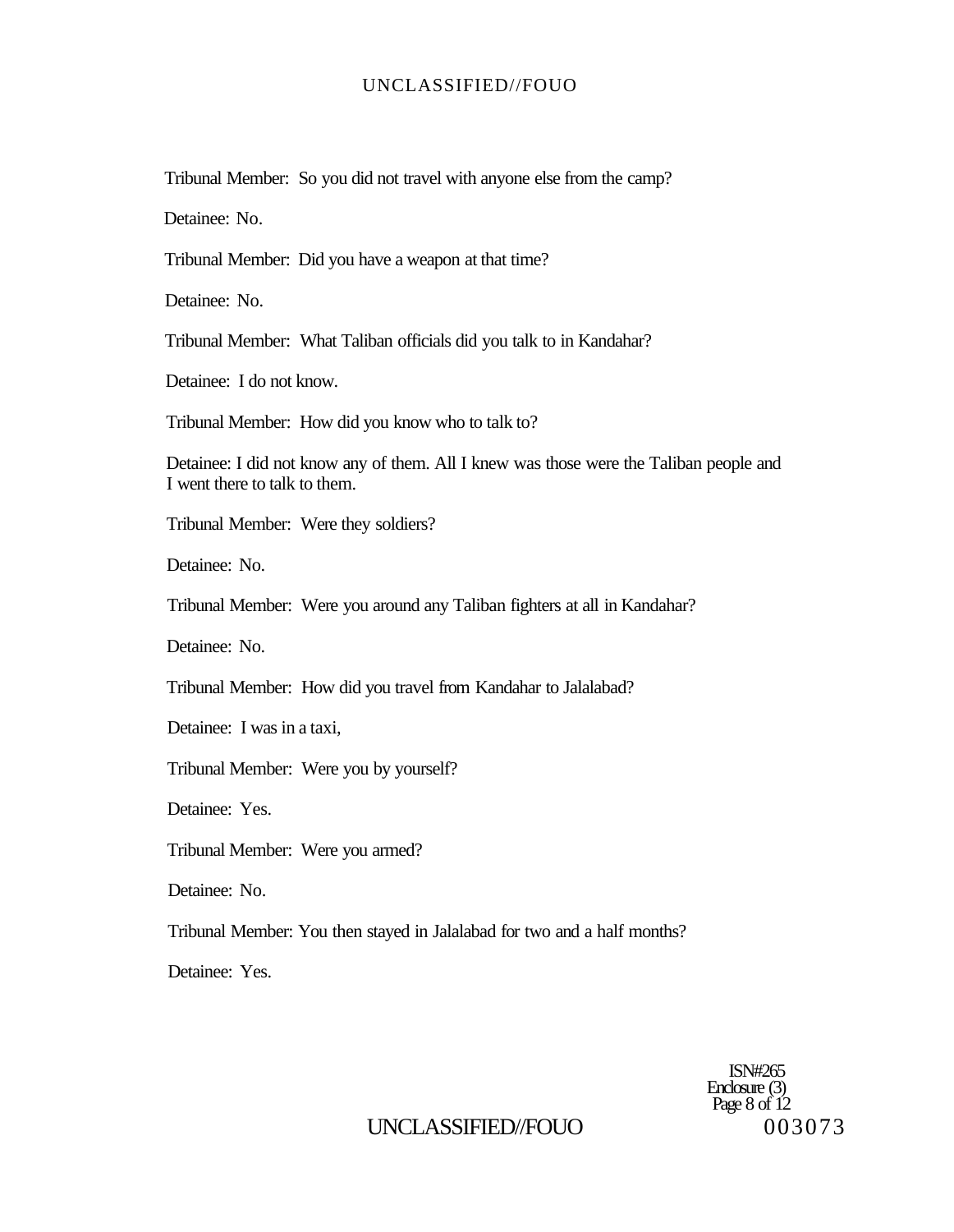Tribunal Member: What did you do in Jalalabad?

Detainee: I was checking on my status on how much longer I was going to stay in Afghanistan.

Tribunal Member: Why didn't you just go home?

Detainee: I went to Jalalabad to find out my status and how they were going to take me back to Saudi Arabia

Tribunal Member: Who were you checking with?

Detainee: The Afghani Government.

Tribunal Member: Do you know at what point during your travel did the September 11 attacks on the United States take place?

Detainee: I was in Jalalabad.

Tribunal Member: How did you pay for everything? Where did you get the money to stay in Jalalabad?

Detainee: I paid with the money I had with me from Saudi Arabia. I used it all up.

Tribunal Member: Who did you stay with?

Detainee: I stayed at a guesthouse for people coming from outside Afghanistan. People stop there to rest.

Tribunal Member: Were there Taliban fighters staying at the guesthouse?

Detainee: I do not know.

Tribunal Member: Were people with weapons staying at the guesthouse?

Detainee: No.

Tribunal Member: Was it an Arab guesthouse?

Detainee: It was mixed.

Tribunal Member: How about Al Qaida members? Were there any Al Qaida members staying there?

> ISN #265 Enclosure (3) Page 9 of 12

# UNCLASSIFIED//FOUO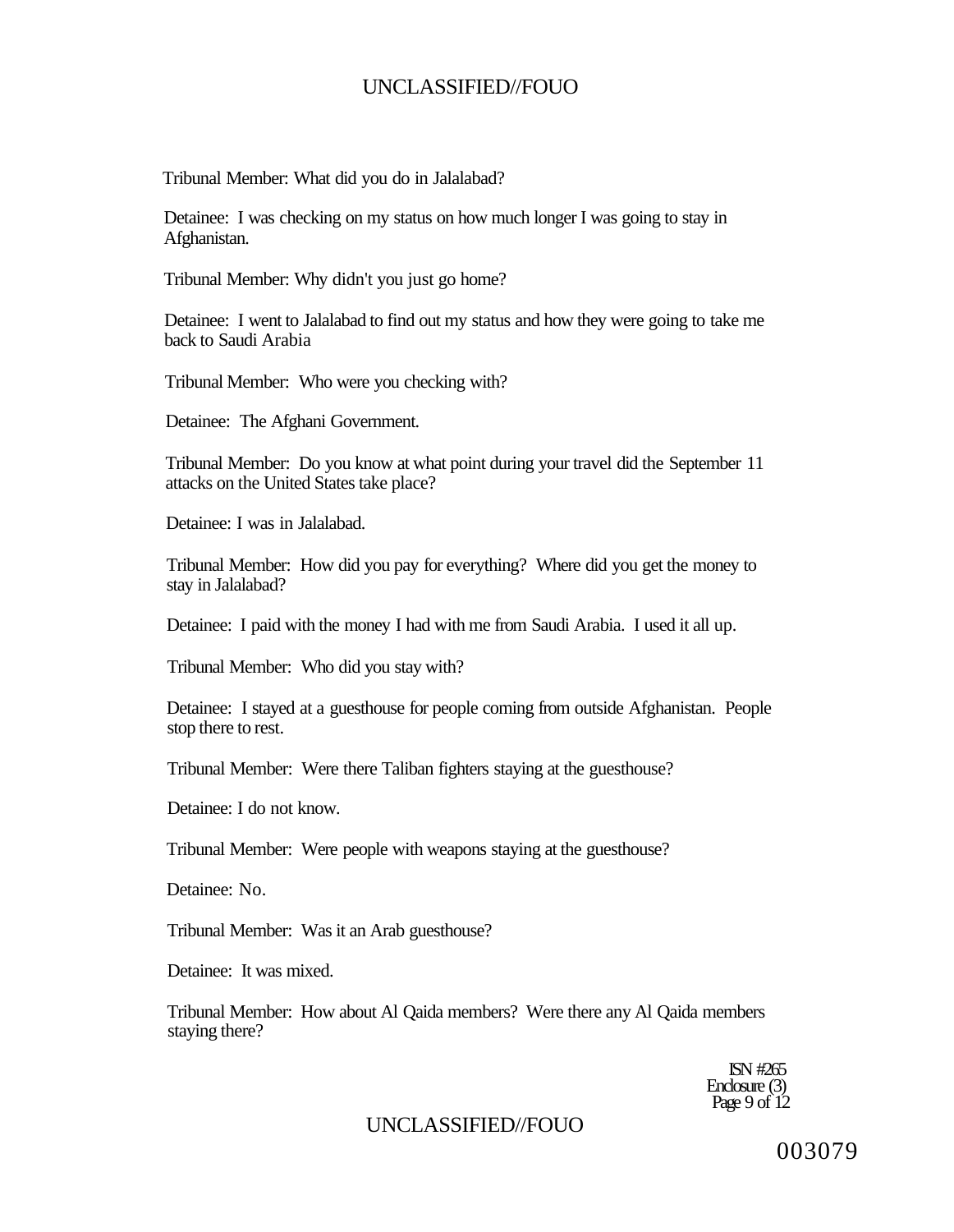Detainee: 1 do not know.

Tribunal Member: When were you captured? Can you give us an idea of the date you were captured?

Detainee: I have no idea.

Tribunal Member: How many months after the September 11 attacks were you captured?

Detainee: I do not know. I was not counting.

Tribunal Member: When you were in Jalalabad, did you ever stay with any fighters?

Detainee: No.

Tribunal Member: Did you see any fighting in Kandahar, Jalalabad, or on your way to Pakistan?

Detainee: No.

Tribunal Member: Did you have your passport when you were captured?

Detainee: No.

Tribunal Member: What happened to your passport?

Detainee: I forgot it in Kandahar.

Tribunal President: I understand you do not know when you were captured, but do you know when you left Saudi Arabia to start your trip?

Detainee: I do not know.

Tribunal President: When you were at the guesthouse on your way to Afghanistan and you were told you had to go to Al Farouq to learn training to take care of the poor and needy.

Detainee: Yes.

Tribunal President: Did you know then that it would be military training?

Detainee: Yes.

ISN #265 Enclosure (3) Page 10 of 12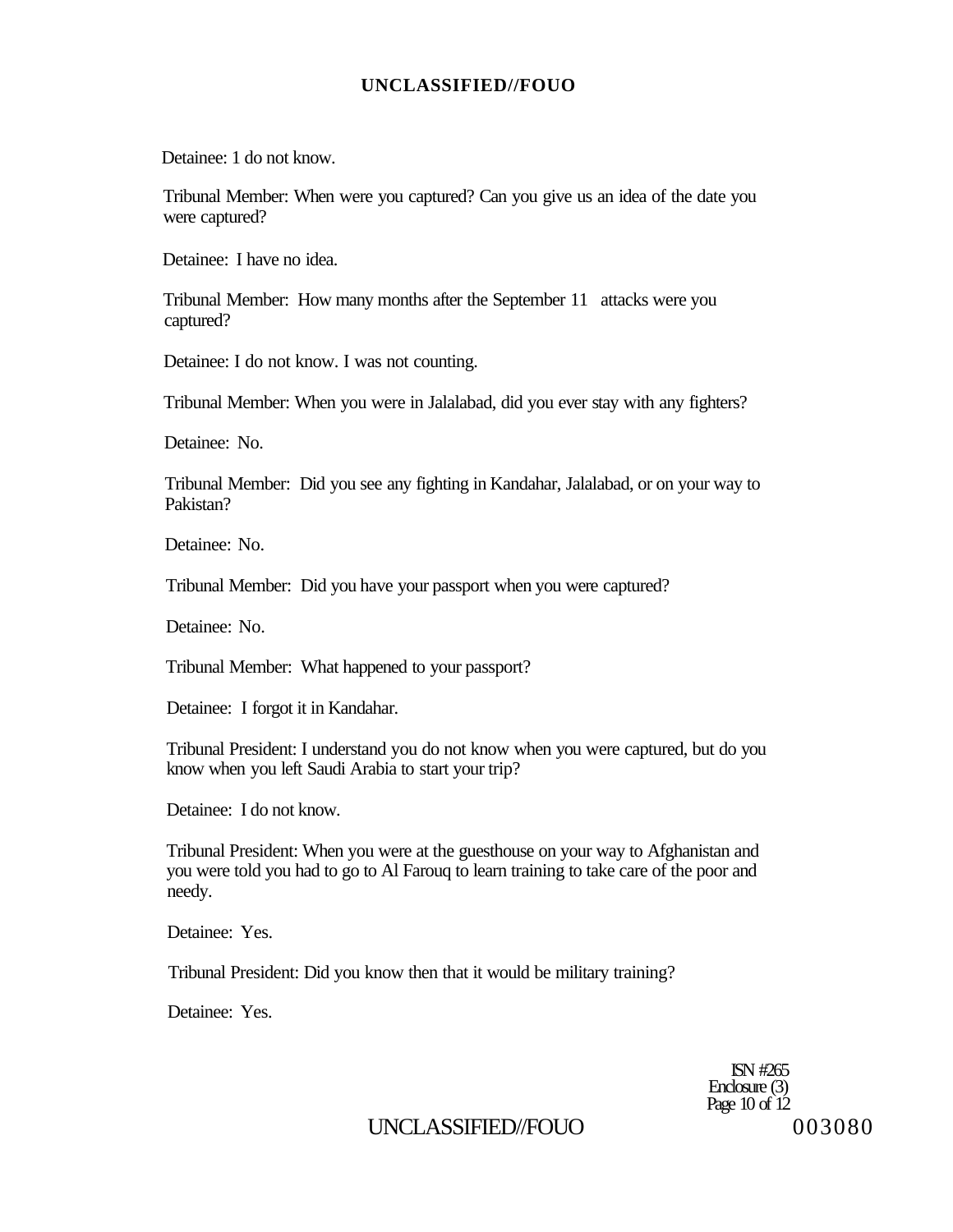Tribunal President: When you got to Al Farouq, you said it was Arabs training Arabs. What were those Arabs? Were they Al Qaida, Taliban; were they any kind of group?

Detainee: I was forbidden to ask any questions.

Tribunal President: You had no discussions with others in the camp on that topic?

Detainee: Yes.

Tribunal President: Explain. Yes, what?

Detainee: I talked with some people from the Taliban in the camp.

Tribunal President: So you did know that there were people in the camp from Taliban and Al Qaida. Were there people in the camp that were Taliban or Al Qaida?

Detainee: No.

Tribunal President: How do you know that?

Detainee: I never asked.

#### **Tribunal Members had** no **additional questions for** the **Detainee.**

Tribunal President: Tariqe Al Harbi, now that we have finished our questions, do you have any other evidence to present to this Tribunal?

Detainee: If I have more information? No.

Tribunal President: Personal Representative, do you have any further evidence or questions to present to this Tribunal?

Personal Representative: Yes, Sir. I do have a few more questions based on the questions asked. When you went to Afghanistan, you had a passport and papers?

Detainee: Yes.

Personal Representative: When you went to the Al Farouq training camp did they take those papers from you?

Detainee: Yes, they took everything from me.

Personal Representative: Did they give those papers back to you while you were at that training camp?

> ISN#265 Enclosure (3) Page II of 12

UNCLASSIFIED//FOUO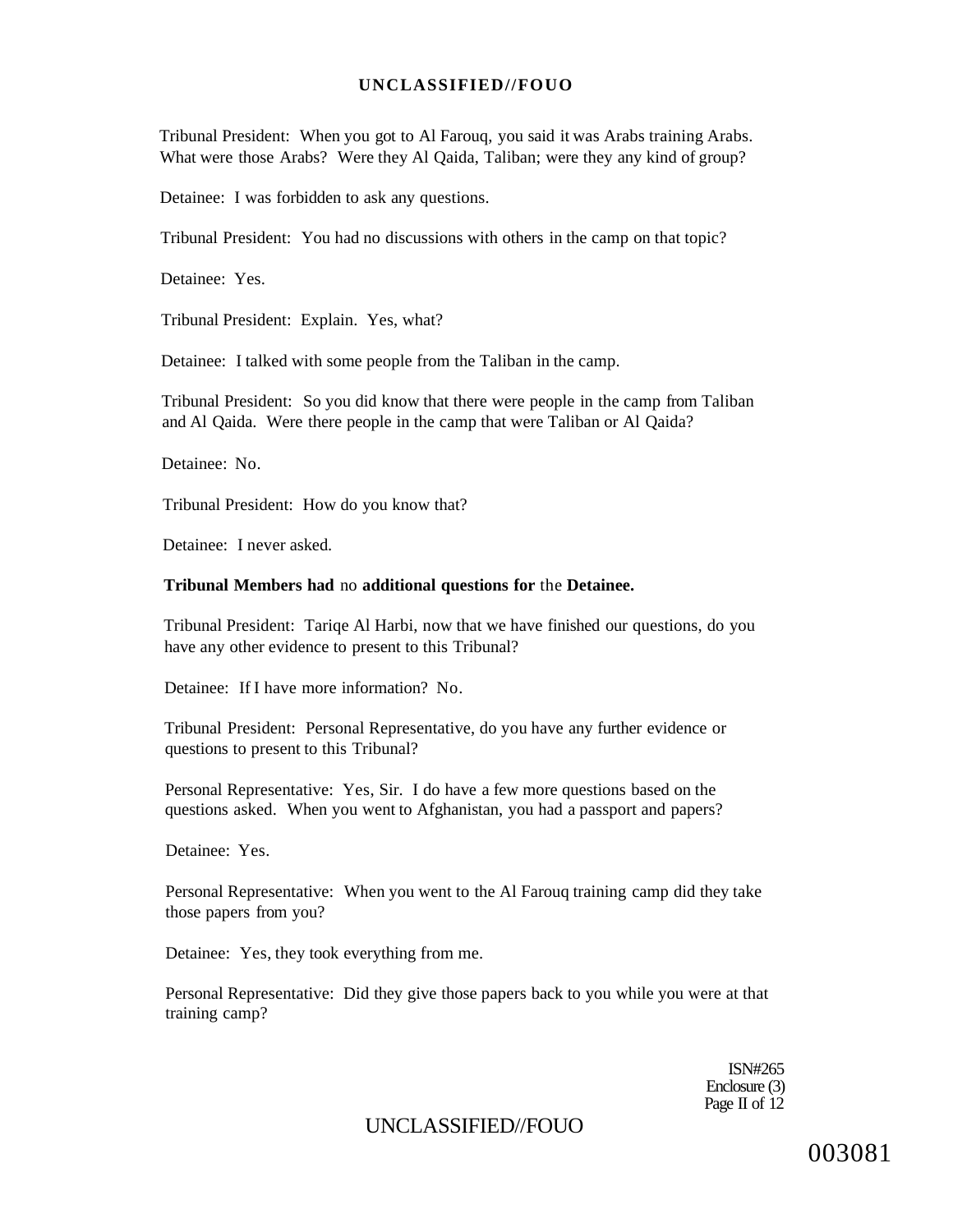**Detainee: No.** 

**Personal Representative: When you escaped, did you get your paperwork before you left?** 

**Detainee: I left my passport at the Arabic lwuse in Kandahar.** 

**Personal Representative: You left them there before you went to the training camp in Al Farooq?** 

**Detainee: It was before I went to Farouq camp.** 

**Personal Representative: So yon never got your passport back after you left?** 

**Detainee: I forgot it there.** 

**Personal Representative: Thank you. No further questions.** 

**Tribunal President: Recorder do you have any further questions?** 

**Recorder No, Sir.** 

**Tribunal President; Tribunal Members, any final questions?** 

**Tribunal Members: No, Sir.** 

**Tribunal President: Nor do I. All unclassified evidence having been provided to this Tribunal, this concludes this Tribunal session.** 

#### **AUTHEWTICA1ION**

**I certify the material contained is this transept is a tnie and accurate summary of the testimony given during the proceedings.** 

**^fcOL, USA Tribunal President** 

> **ISN#265 Enclosure (3) Page 12 of 12**

# **UNCLASSIFIED//FOUO**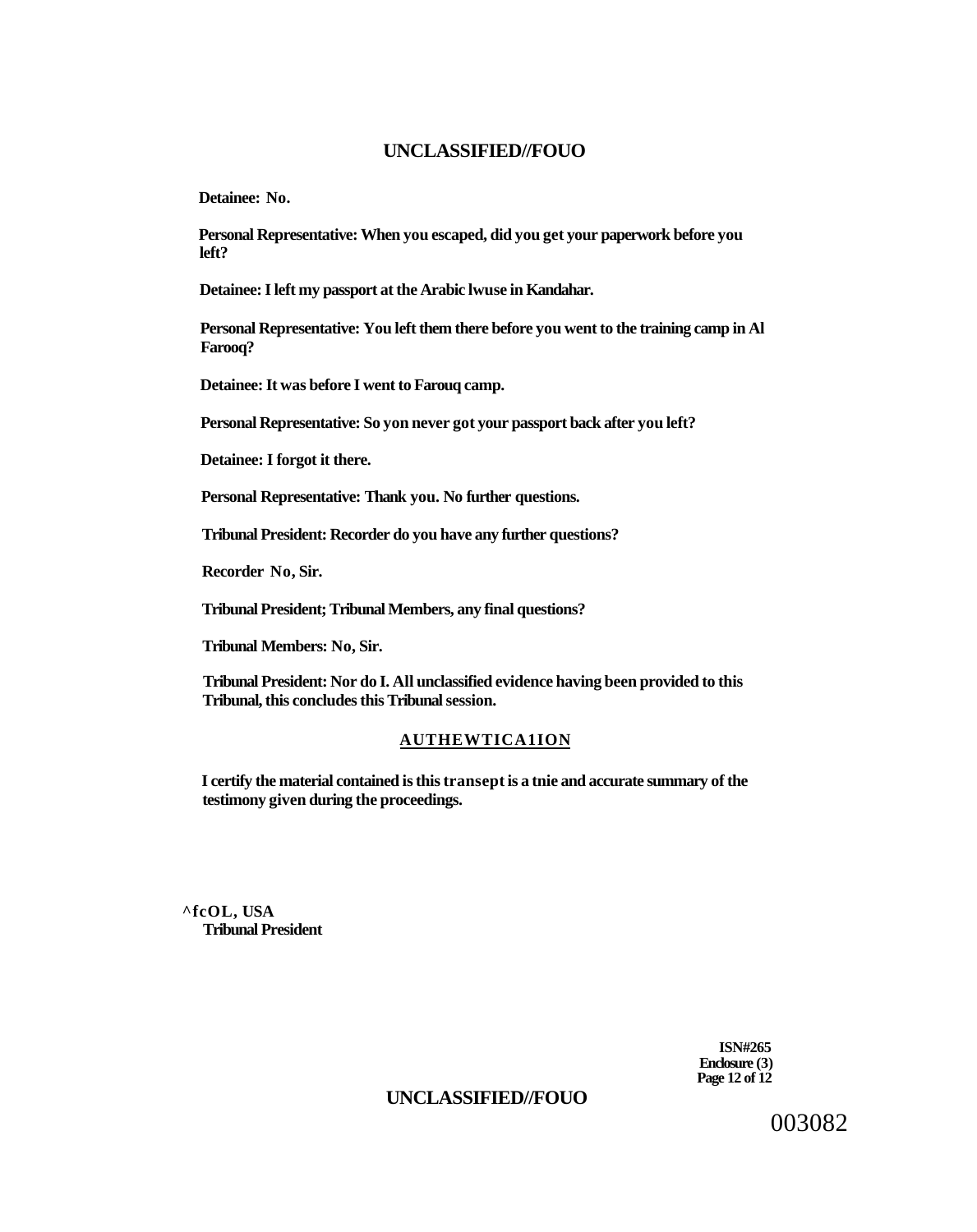Detainee Tariqe Shallah Hassan Al Harbi dictated the following written statement on 7 Sept 2004 in response to his unclassified summary of evidence dated 30 Aug 2004.

**f** 

- 1. Tariqe went to Afghanistan for religious reasons, to help the poor and needy. The Islamic religious leaders (Sheiks) told him that he had to go to Afghanistan to help the poor and needy or God would punish him. He did not go there voluntarily, he went there to avoid punishment by God ^prig^H^rtta-pjpioJi^oaoitii. He did not go to fight against the Northern Alliance.
- 2. Tariqe traveled alone by plane form Saudi Arabia via the United Arab Emirates to Pakistan. In Pakistan he was picked up by an Afghani who took him to an Arabic guesthouse in Afghanistan. He did not speak the same language as the Afghani who picked him up, so the Afghani took him to the Arabic guesthouse to find someone who could understand him. At the Arab guesthouse he was asked why he was there. Tariqe told them to help the poor and needy. He was told that he would not be able to help the poor and needy without first attending the Al Farouq training center. He didn't want to go the this training center, but the Arabs at the guest house told him it was the only way he could help the poor and needy.
- 3. The Al Farouq Training Center was not for the Afghanis but was for Arabs. At the camp Arabs were training Arabs on how to use Kalashnikov rifles and pistols. He found it odd that the camp was for Arabs only and taught how to use these weapons. When he questioned people about this he was told if you don't learn the Kalashnikov and pistols, you couldn't help the poor and needy Afghanis. He attended the Al Farouq training camp for approximately two weeks and he never shot any of the weapons. The training he received during these two-weeks consisted of theory on how to use and repair the aforementioned

lof3

EXHIBIT *±)-&*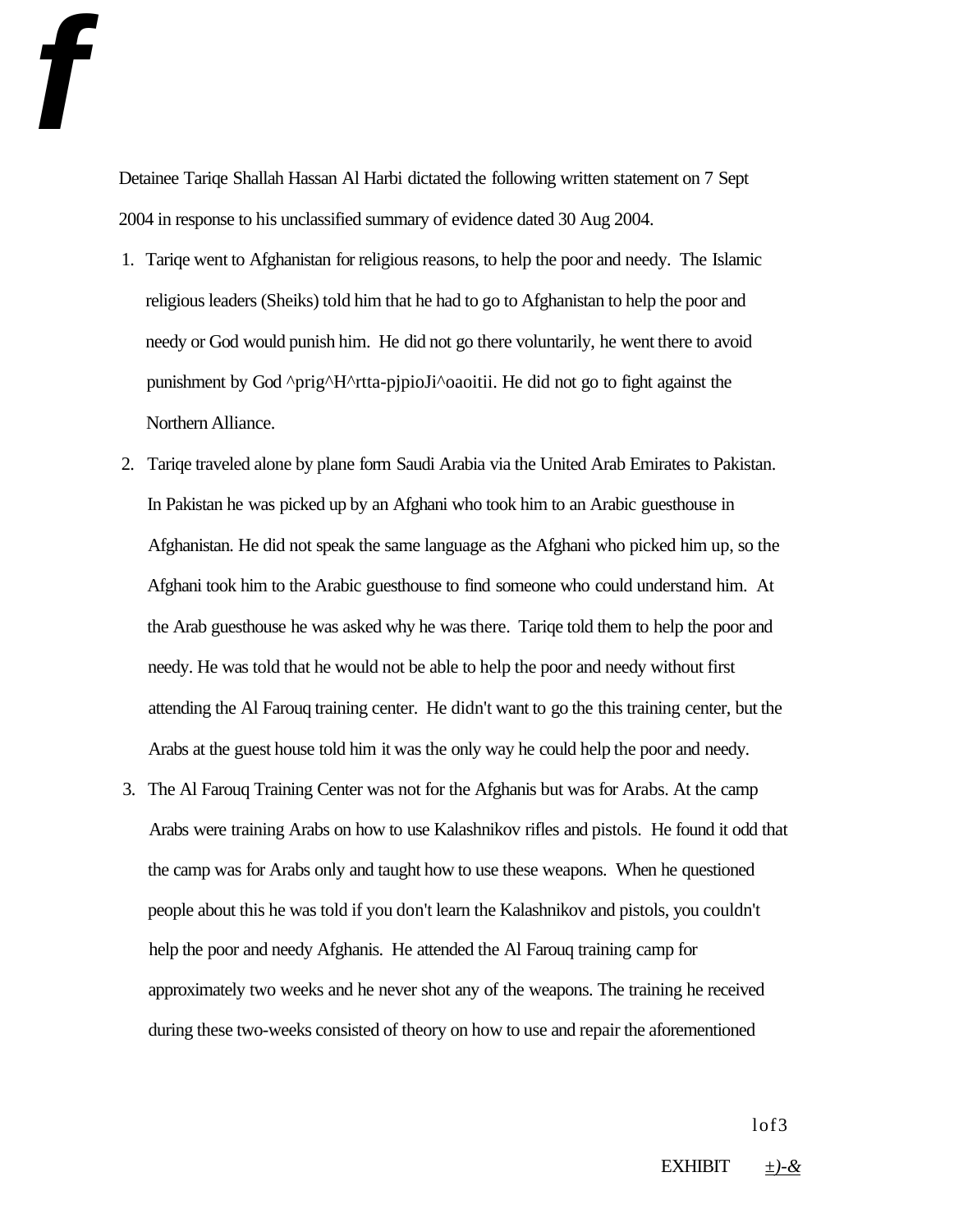weapons. He also received training on how to read and understand the Koran. He did not go to Afghanistan to learn how to fight and shoot weapons, he went there to help poor and need Afghanis. Thus he decided that he would escape the Al Farouq training camp and go to Kandahar.

*i f -*

- 4. He went to Kandidar to find the Taliban to see if it was indeed true that the only way he could help the poor and needy in Afghanistan was to attend the Al Farouq training camp. The Taliban told him that there was another way, the Taliban Way meaning he could help the poor and needy if he joined the Taliban. However they also told him that he was too young to be a member of the Taliban. This didn't matter because he did not want to join the Taliban, even if he was old enough. He was there to help the poor and needy, not to join the Taliban and not to learn to shoot and maintain Kalashnikovs or pistols at Al Farouq. Thus he was faced with three options. He could return to the Al Farouq training camp and learn fighting skills, he could wait till he was old enough to join the Taliban or he could simply go home.
- 5. Tariqe decided he should go home. He traveled to Jalalabad and then to the Pakistani boarder. At the boarder he asked the Pakistani authorities to take him to the Saudi embassy so they could send him home-he was not apprehended. Instead, the Pakistani authorities turned him over to United States authorities. The only reason Tariqe went to Afghanistan was to help the poor and needy. Although he had been told that Mossoud's fighters had mistreated Afghanis, he did not go there to help the Afghani poor and needy by taking up arms against Mossoud. Nor did he go to Afghanistan to join the Taliban.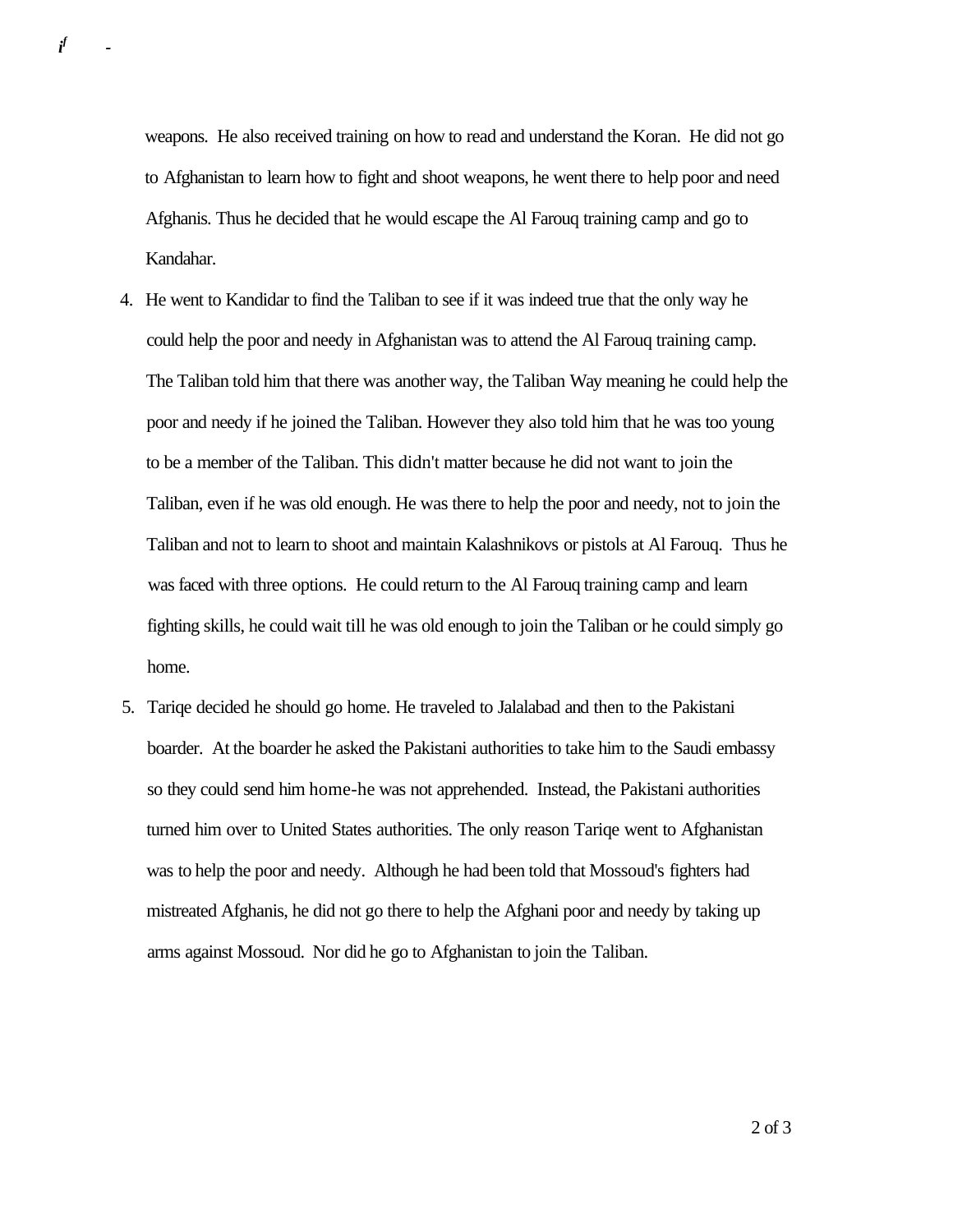### Summarized Sworn Detainee Statement

*The Tribunal President read the Hearing Instructions to the Detainee, and asked if he understood the Tribunal process. The Detainee replied the following:* 

Detainee: Could you please repeat the last statement?

Tribunal President: Do you understand this Tribunal process?

Detainee: I hope so.

Tribunal President: Do you have any questions concerning the Tribunal process?

Detainee: I don't have any questions.

Tribunal President: Very well.

*The Recorder then read in full the Unclassified Summary of Evidence to the Tribunal.* 

*The Tribunal President informed the Detainee he would have the opportunity to respond to the allegations, and could make his statement under oath. The Detainee was then administered the Muslim oath by the Recorder.* 

*At this time, the Personal Representative would read each allegation individually to allow the Detainee the opportunity to respond,* 

Personal Representative (to the Detainee): Would you like me to say what you said, these few sentences (from the previous interview), or would you like to say it?

Detainee: I will say it myself.

Personal Representative: Do you need a translated copy of the allegations?

Detainee: Yes.

*At this time, a translated copy of the Unclassified Summary of Evidence was handed to the Detainee for his viewing and use throughout this Tribunal.* 

*3.a. The Detainee is a member of a terrorist organization that was supported by al Qaida and the Taliban and participated in military operations against the United States or its coalition partners.* 

Detainee: I was not. I don't know anything about this or what you are talking about.

ISN#270 Enclosure (3) Page 1 ofU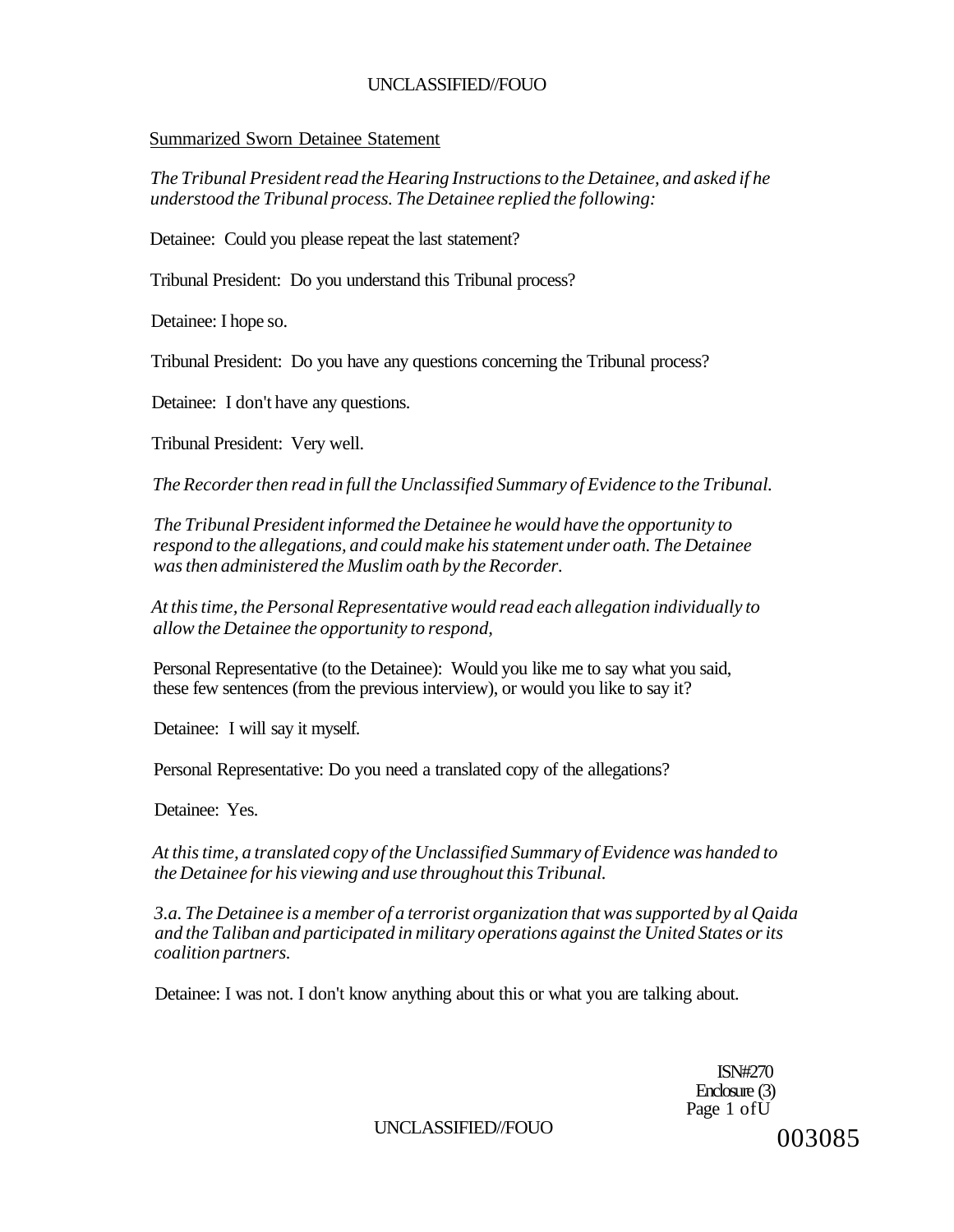*3.al. In October 2000, the Detainee left Belgium for Afghanistan, traveling through Iran.* 

Detainee: That is not right. What is right is what is in my file; [that is] what I said to interrogators.

Tribunal President: Let me just interject here one minute, and make sure you understand: this Tribunal panel has not seen any information about you until today with this Unclassified Summary of Evidence and Detainee Election Form. We've come here with an open mind and have not seen your file; it is to your benefit to provide additional information.

Detainee: I understand, but you can ask for my file if you want.

Tribunal President: All right, if you prefer that, it can be done that way.

*S.a2. The Detainee 'was a member of the Theological Commission of the GICM.* 

Detainee: What is GICM? I have never heard about this; I never heard of this. I don't know about GICM.

Tribunal President: Recorder, could you explain what GICM is; I have that same question?

Recorder: I'm not sure what the exact translation of GICM is, sir.

Detainee: The important thing is I don't know this group.

Tribunal President: OK, very good. Thank you. Continue.

*3. a3. The GICM is associated with and supported by other known terrorist groups, including the: Libyan Islamic fighting Group (LIFG), Hizb-E Islami Gulbuddin (HIG), al Qaida, Egyptian Islamic Jihad (EIJ), Egyptian National Tarouat Salah, the Taliban, and the Algerian Armed Islamic Group (GIA).* 

Detainee: I don't know GICM or who you call that. How can I know what they have or what they do? Is there some group like this?

Tribunal President: Continue.

*3.a4. The GICM allies itself with al Qaida and has supplied personnel for al Qaida for operations abroad.* 

Detainee: The same thing; I don't know this group.

• ISN#270 Enclosure (3) Page 2 of 11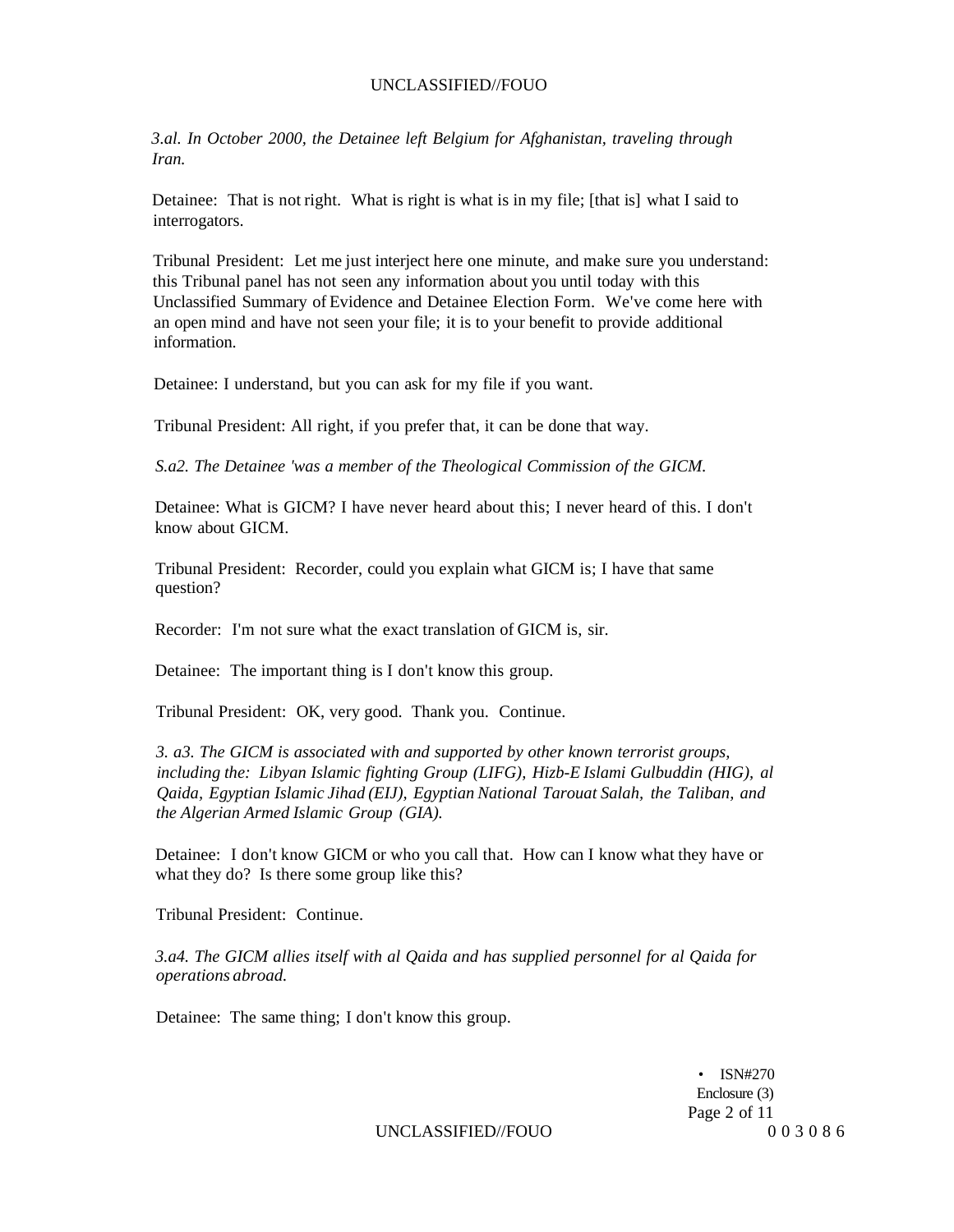Tribunal President: OK, I'm going to interject. We are going to take a short recess, and the Recorder is going to find out, for everyone's benefit, what GICM stands for. At this time, we're taking a recess and we will be right back.

### *The Tribunal took a short recess to research the organization GICM, and quickly reconvened.*

Tribunal President: We will pick it up where we left off with the Detainee asking, as well as the Tribunal panel asking, what GICM stands for. Recorder, could you please explain that?

Recorder: The GICM stands for Group Islamiste Combatant Du Maroc; better translated as the Moroccan Islamic Fighting Group.

Detainee: I never before have heard of all this.

Tribunal President: Very well. Thank you. Now we may continue.

*3.a5. The GICM, with assistance from al Qaida, planned to carry out attacks against U.S. citizens in foreign countries.* 

Detainee: I don't know this group.

Personal Representative: We're just going through each one; do you want us to continue to do it that way, or do you want to keep reading each one?

Detainee: Keep on.

*3. a6. Members of the GICM trained in an area between Kabul and the front lines against the Northern Alliance, where they fired AK-47 rifles.* 

Detainee: I don't know this group.

Tribunal President: Very good. Next.

*3.a7. The Detainee wanted to go to a military training camp in Afghanistan, but was unable due to malaria.* 

Detainee: It's not right; this allegation is not right. I didn't train because I was sick with malaria. Somebody has called me to train, but not in a training camp. I didn't want to train because I was sick with malaria. The next reason is because he (someone else he heard of) killed himself by mistake. Because of this I didn't want to train, Your Highness.

Tribunal President: I'm just the President of the Tribunal. Please continue.

ISN# 270 Enclosure (3) Page 3 of 11

UNCLASSIFIED//FOUO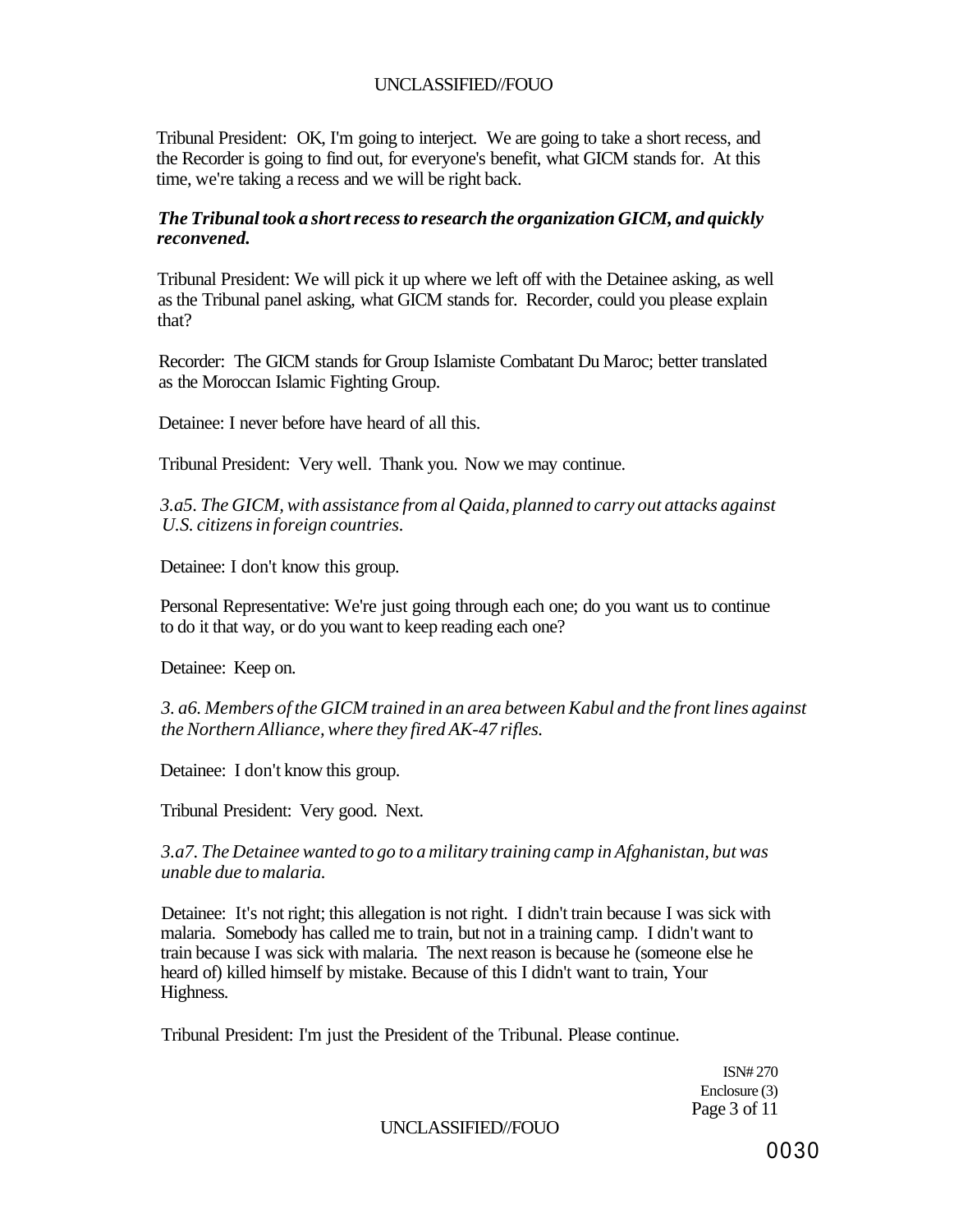Detainee: I'm sorry.

*3.a8. At the time of his capture, the Detainee possessed a letter from a known member of al Qaida that contained a hand-written quote from Usama Bin Ladin, when roughly translated said, "Destroy their economy, crash their planes, and kill them wherever you find them, at land, sea and air."* 

Detainee: It wasn't a letter first of all. Second, it wasn't meant for me. I was written in one book. It was in the book. This paper was an advertisement, and was not meant for me; it was just an advertisement Maybe you have this paper in America. Some people publish their opinion. This was one of the papers where people published their opinion. This was not mine. It was in a book. It was a book on how to read the Koran right, and this newspaper was in the book. I didn't know this paper was in this book.- Is there something else?

Tribunal President: Next one, please.

*3.a9, When captured, the Detainee had a Casio watch.* 

Detainee: That is true.

*3.a 10. The Casio watch has been incorporated into improvised explosive devices that have been linked to al Qaida and radical-Islamic terrorists.* 

Detainee: How?

Tribunal President: Are you asking us how?

Detainee: Yes. You say this watch is used in this..,

Personal Representative: (to clarify to the Detainee point #10) They are saying this type of watch you were captured with has been incorporated into improvised explosive devices that have been linked to al Qaida and radical Islamic terrorists; and that watch has been used to detonate bombs.

Detainee: My watch is used?

Tribunal President: That model, or types like that.

Personal Representative (to the Detainee): They are trying to make that link.

Detainee: It's a watch; I use it like a watch. I don't know about these things, either.

Tribunal President: I understand. Continue.

ISN# 270 Enclosure (3) Page 4 of 11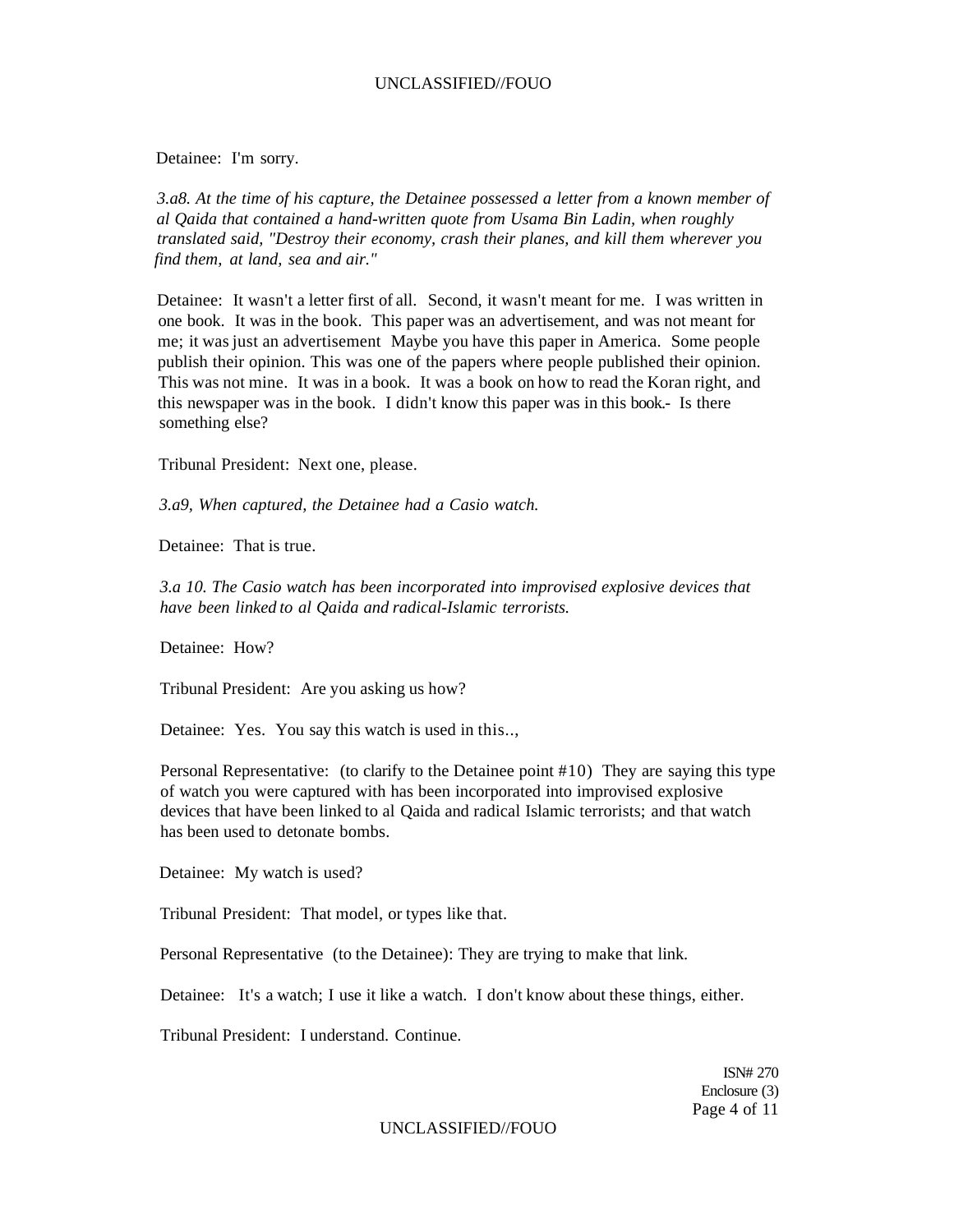*3. al 1. The Detainee was apprehended after crossing the Pakistan border, just East of Jalalabad.* 

Detainee: Yes, but I was not captured. I went to the police station in this region, so they could take me to the Belgian embassy because I had no visa.

Personal Representative: That covers all the accusations, do you want to say anything else about all this?

Detainee: I'm not a terrorist, and have no relationship with any terrorist group whatsoever.

### *The Tribunal President thanked the Detainee for his testimony thus far, confirmed that he had no additional information or questions, and requested that he answer questions from members of the Tribunal*

Personal Representative Questions to Detainee

Q: Did you ever attend any kind of training camp on the use of weapons?

A: No.

Q: When you were crossing the border to Pakistan, did you travel from Afghanistan?

A: Must I answer this question or not?

Tribunal President: No, you don't have to. For the record, the Detainee chooses not to answer that last question.

Tribunal Members' Questions to Detainee

Q: Good morning. You don't have to answer any of our questions if you don't want to, but this will give you an opportunity to say what you would like to say. Since we haven't seen anything about you before today, we want to be able to understand and see what happened and why you're here. You are originally from Belgium?

A: I was born there, yes, and I have Belgian citizenship.

Q: And are you also a citizen of Morocco?

A: Yes.

Q: Earlier when we asked about how you went to Afghanistan, you said that was not right. Were you in Afghanistan at any time?

> ISN#270 Enclosure (3) Page 5 of 11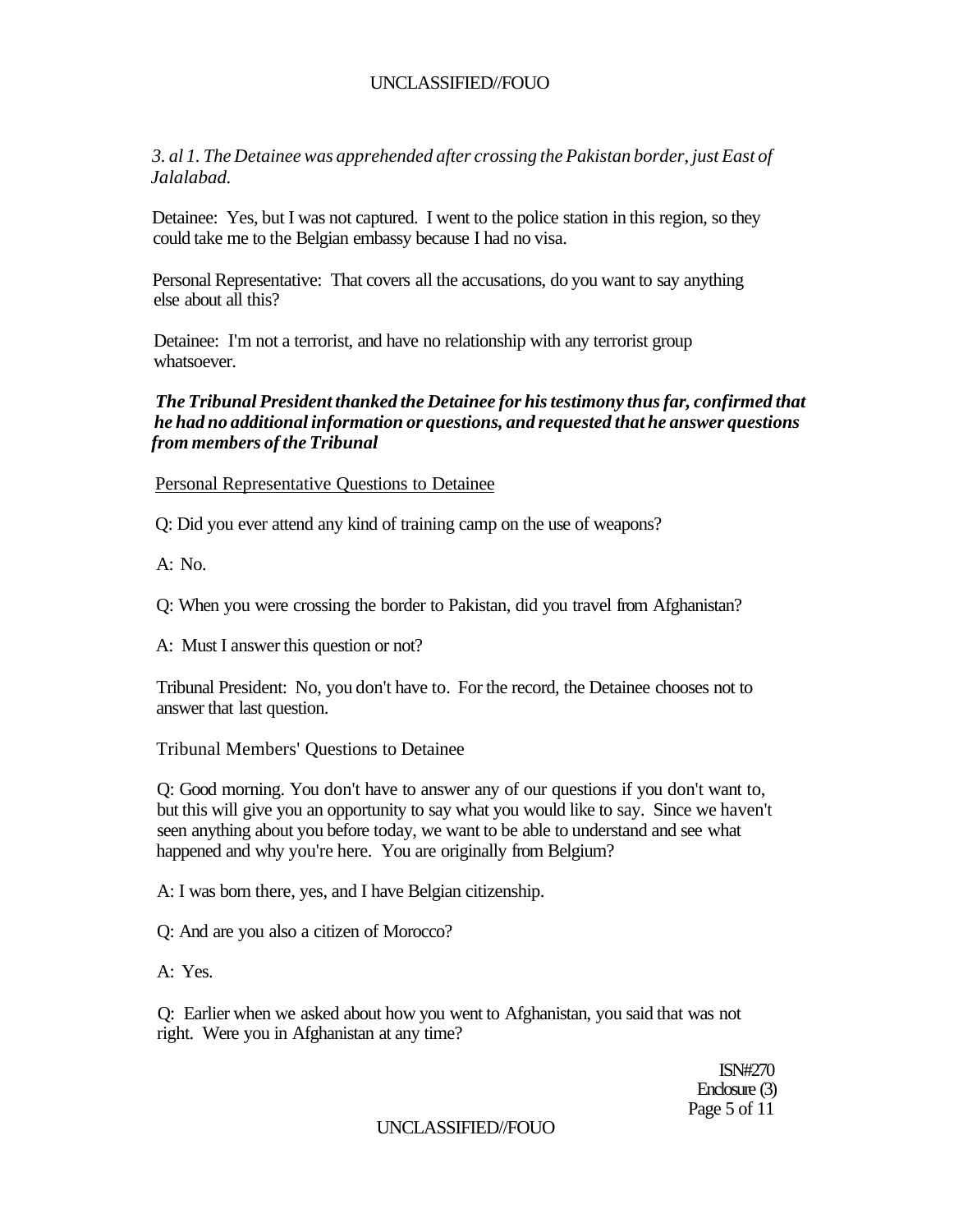A: No, I was not.

Q: Now that we know what GICM means, I'm going to assume it's a Moroccan group against the government of Morocco. Do you want to say anything about that?

A; I don't know.

Q: It says that you were a member of the theological commission of this group. Could you tell us what this is and what a person does on it?

A: I don't know because I wasn't [a member].

Q: When you spoke about training, you said that you didn't want to get training because someone else you knew killed himself by mistake. Is that accurate?

A: I heard this, I don't know.

Q: It was by mistake?

A: That's what I heard.

Q: This was one of your comrades?

A: I didn't know him; I heard about this, OK.

Q: What is your opinion of your groups like al Qaida and the Taliban? Do you have an opinion about them?

A: I don't know them.

Q: Do you have an opinion about the United States? It's OK to speak candidly.

A: I don't know the U.S. I am here at the Detainee camp. I have an opinion of the camp.

Q: What is your opinion?

A: Unjust; no human rights in this camp.

Q: Unjust?

- A: Yes. I don't know about the United States.
- Q: How long have you been here at the camp?

ISN# 270 Enclosure (3) Page 6 of 11 0U3030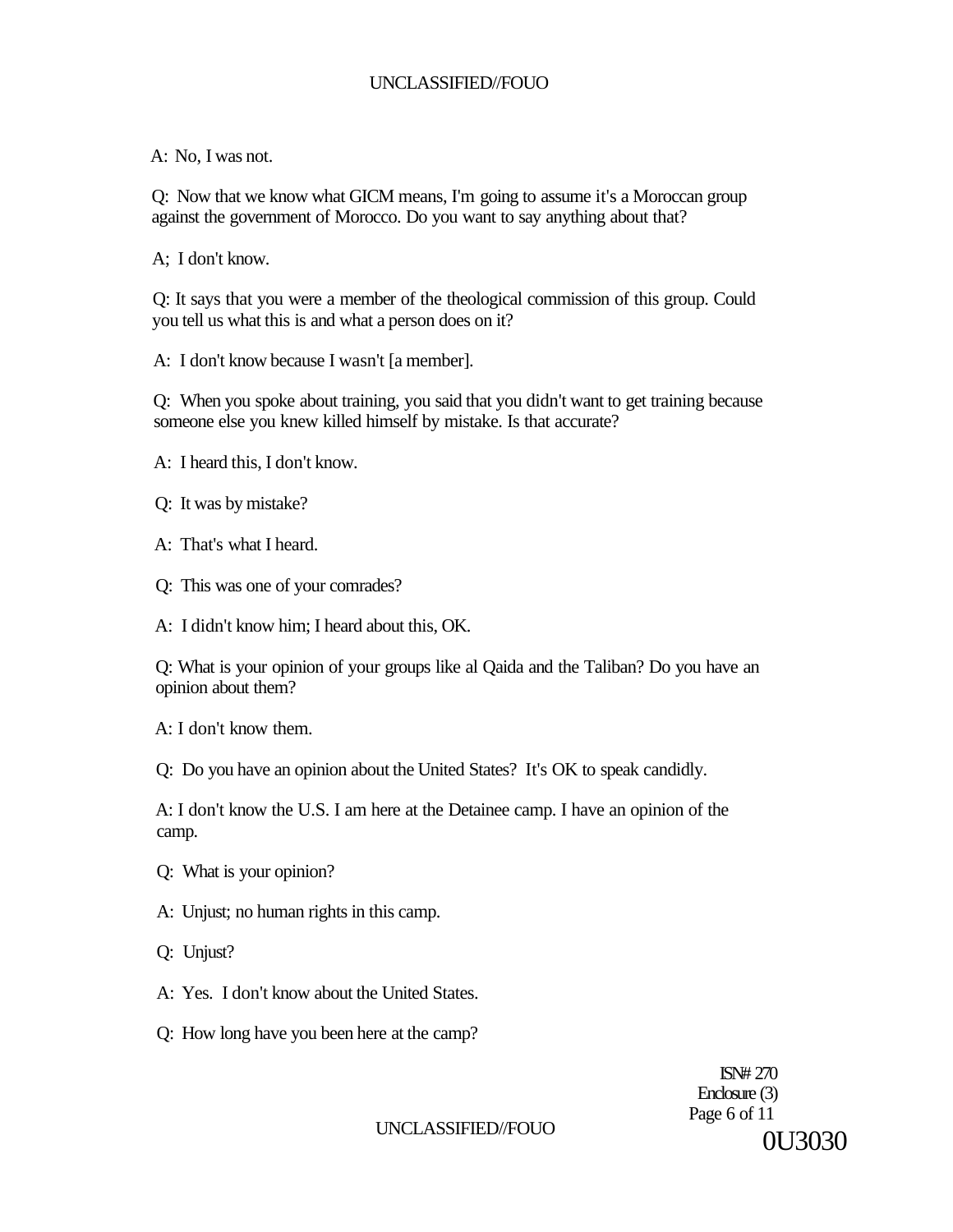A: How long shall I stay here more?

Q: We can't answer that, because we don't know. I was just wondering how long you'd been here up until this point.

A: Maybe three years on the calendar. I don't have the [exact] time.

Q: Are you opposed to the monarchy of Morocco?

A: Why?

Q: I don't know why; that's why I am asking.

A: I have nothing to do with Morocco. I didn't do anything against them; I don't know. I lived all my life in Belgium; 1 had nothing to do with the Moroccan government

Q: So you are not part of a Moroccan group against the Moroccan government?

- A: I don't know this group.
- Q: If you were to be released, where would you wish to go?
- A: To my parents.
- Q: In Belgium, is that where they are?
- A: Yes, they are in Belgium.

Q: We noticed that the Detainees come here in different colors, some orange or white, and today you are wearing tan or beige or khaki. What is the significance of you wearing tan?

A: You must ask those that give orders in this camp; I don't know.

- Q: Are you in good health?
- A: What do you mean in good health?

Q: You look well; you've been smiling and appear to be in a good mood. I just wondered if you felt well today.

A: Not bad, I hope.

ISN#270 Enclosure (3) Page 7 of 11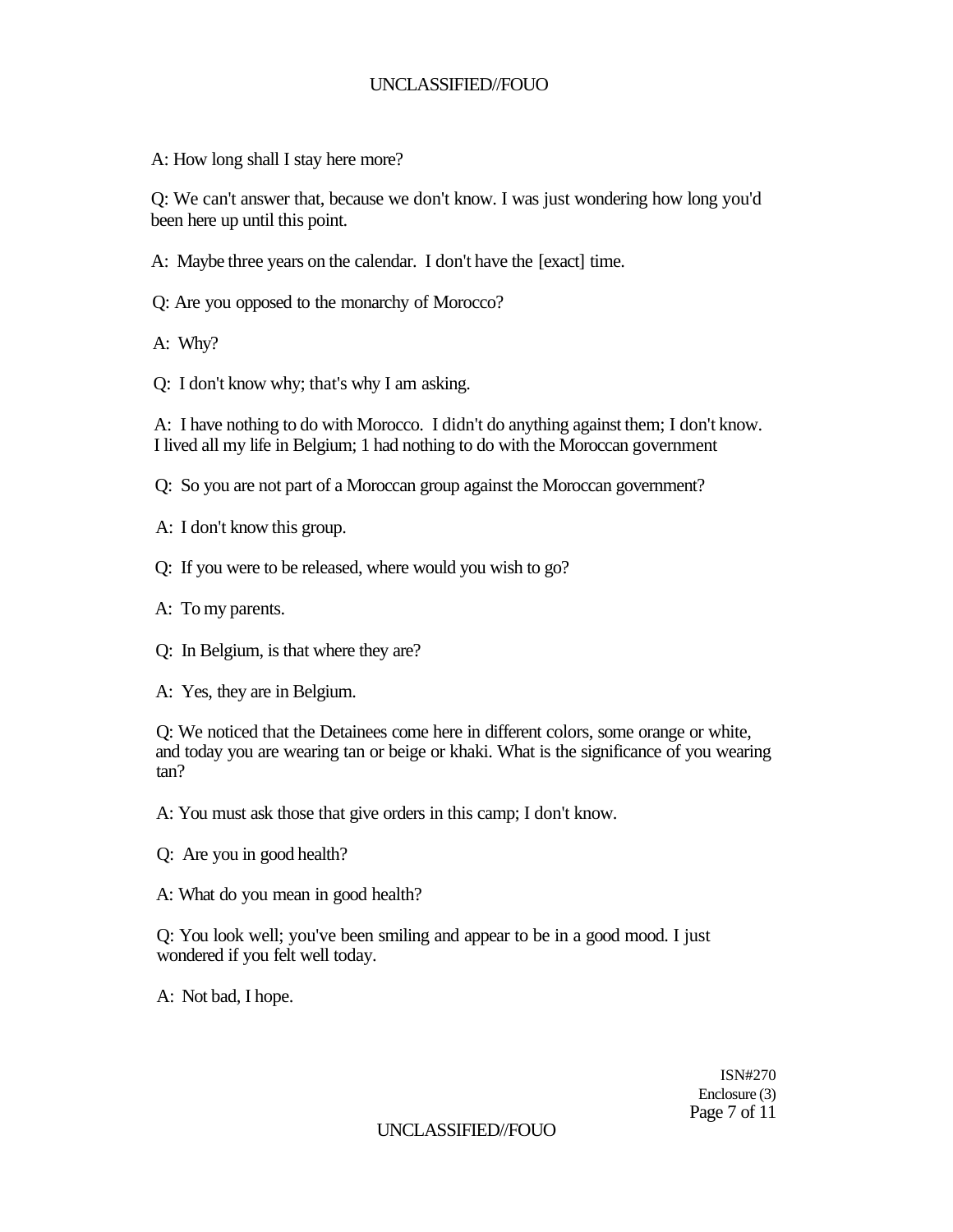Q: You said earlier you didn't want to train, but they wanted you to train. Where were you when you were aware someone wanted you to train? In Afghanistan?

A: Yes.

Q: What did you do for a living or an occupation before you went to Jalalabad?

A: It is a long story, and it is better to read the file.

Q: Did you have a passport in Afghanistan?

A: Yes, I did have a passport.

Q: Did you have your passport when you were in Pakistan and you went to the police station to go to the Belgian embassy?

A: Yes.

Q: Do you still have that passport?

A: Yes.

Q: Is there a reason you went to Jalalabad?

A: Yes.

Q: What was that reason?

A: To teach and to learn and to study in school. I think you'd be better off reading the file; there's more information.

Q: So you wanted to start a school?

A: To study; I wanted to study.

Q: You had mentioned several times that it's in your files because of previous interrogations, but to your knowledge, is there anything you said in interrogations you'd like to change or clarify at this point during this Tribunal? [This is] so when I do look in your file, and I read something, you might think they're going to get the wrong idea. This is your opportunity to clarify or re-state anything you might've told an interrogator.

A: I have nothing to change.

Q: When you were in Jalalabad, and I assume that's where you had malaria, where were you sleeping?

> ISN# 270 Enclosure (3) Page 8 of 11

UNCLASSIFIED//FOUO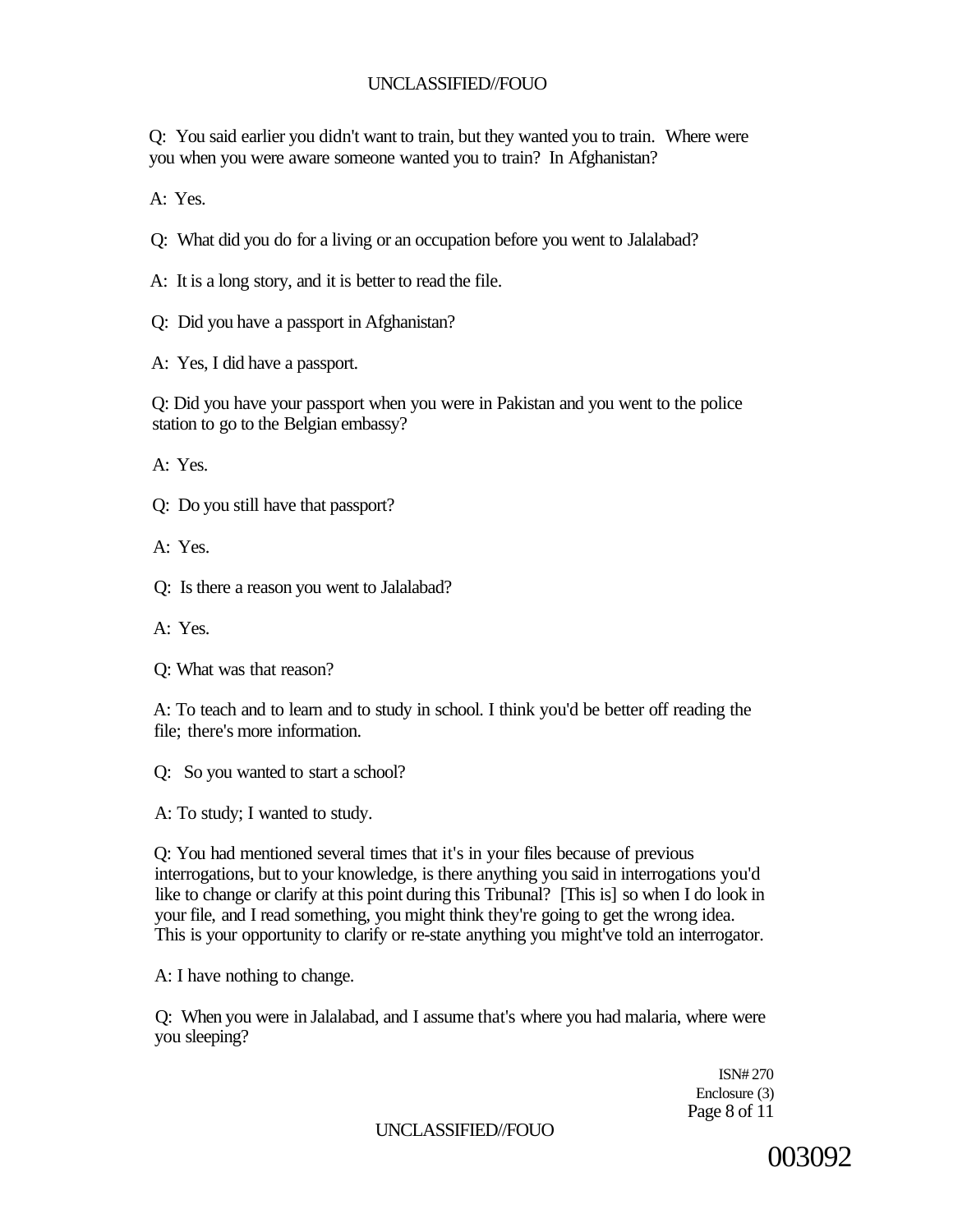A: In Jalalabad.

Q: In the streets, or in a hotel or house?

A: In a house.

- Q: What was it a house for?
- A: One family.
- Q: No other guests Just you?
- A: Yes.

Q: Did you have to pay to stay in the house, or was it free?

A: It was his house. Sometimes I helped.

Q: Was it a house where you were waiting to go to the military training camp; I understand you didn't want to train, but was it a house that would accept people?

- A: Family only in the house.
- Q: How long were you with the family in Jalalabad?
- A: From the beginning.
- Q: How many months?
- A: From the beginning when I was in Jalalabad until the end.
- Q: So that was approximately in the year 2000?
- A: Yes.

Q: Did you get to be familiar with the Jalalabad area; searching around, maybe a location for your school?

- A: It's a long story, too.
- Q: Did you ever come across some of the camps that were around Jalalabad?
- A: Training camps, right?

ISN#270 Enclosure (3) Page 9 of 11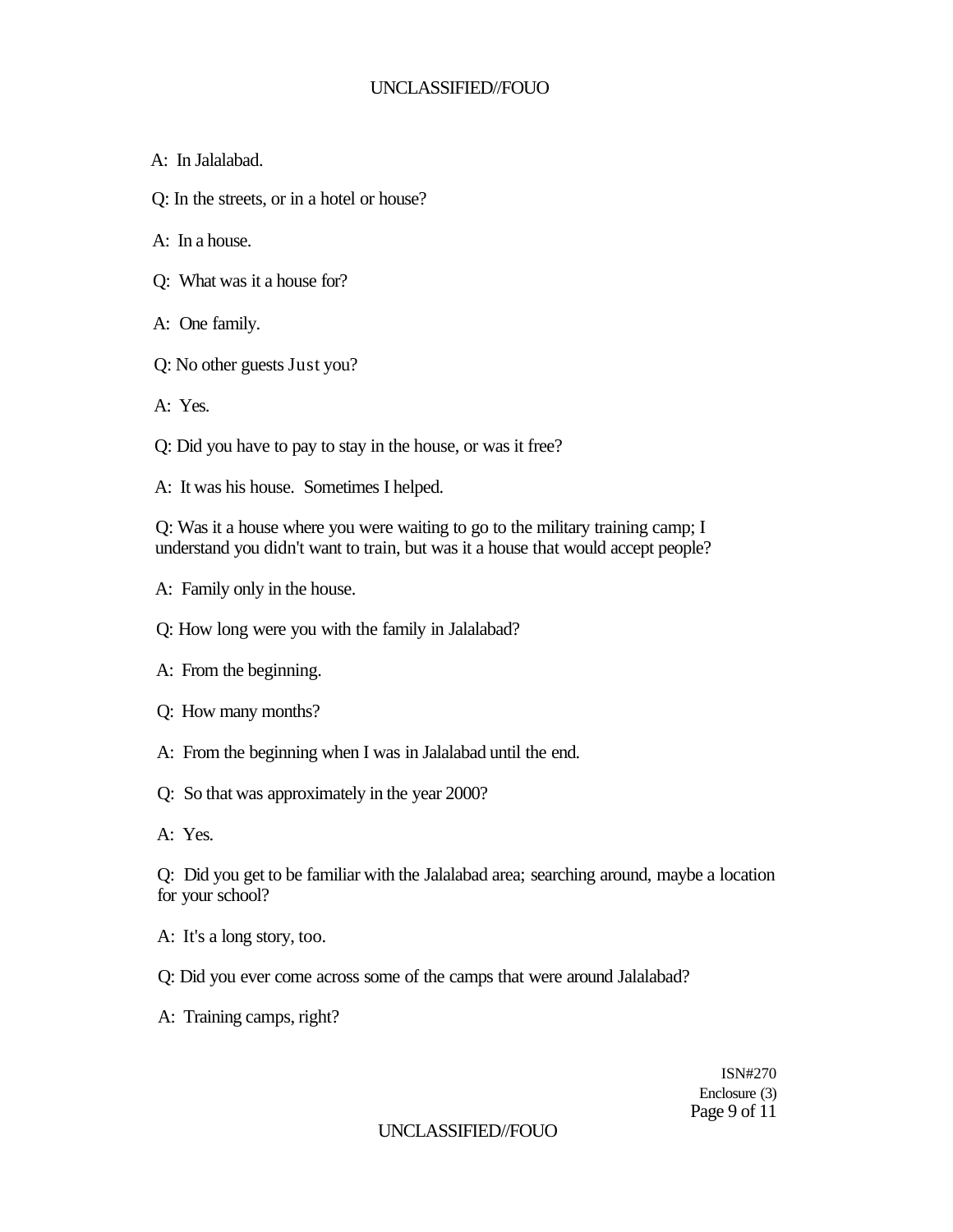Q: Yes; like Derunta Camp?

A: Yes I visited.

Q: You visited Derunta Camp?

A: Yes.

Q: Did you visit any other camps? Could they have been known as something other than a camp?

A: I just visited the camp.

Q: I understand. What did you do when you visited Derunta?

A: I just visited only.

Q: OK, I understand; just to say hello to some of your friends I guess; people you met from town.

A: It was the Ramadan holiday.

Q: So you visited, and visited because of friends there you knew from Jalalabad; they lived there and it was OK to go visit them?

A: Repeat this please.

Q: If you're visiting, you're visiting because you know people.

A: New; I was new in Jalalabad.

Q: OK.

A: I was new. They asked this person to visit, and I was with him.

Q: Have you been visited here at the camp by the Belgian embassy, or the Belgian government at all? Did they come to see you?

A: Yes.

Q: Did the Moroccan government come to see you?

A: Yes.

ISN#270 Enclosure (3) Page 10 of 11